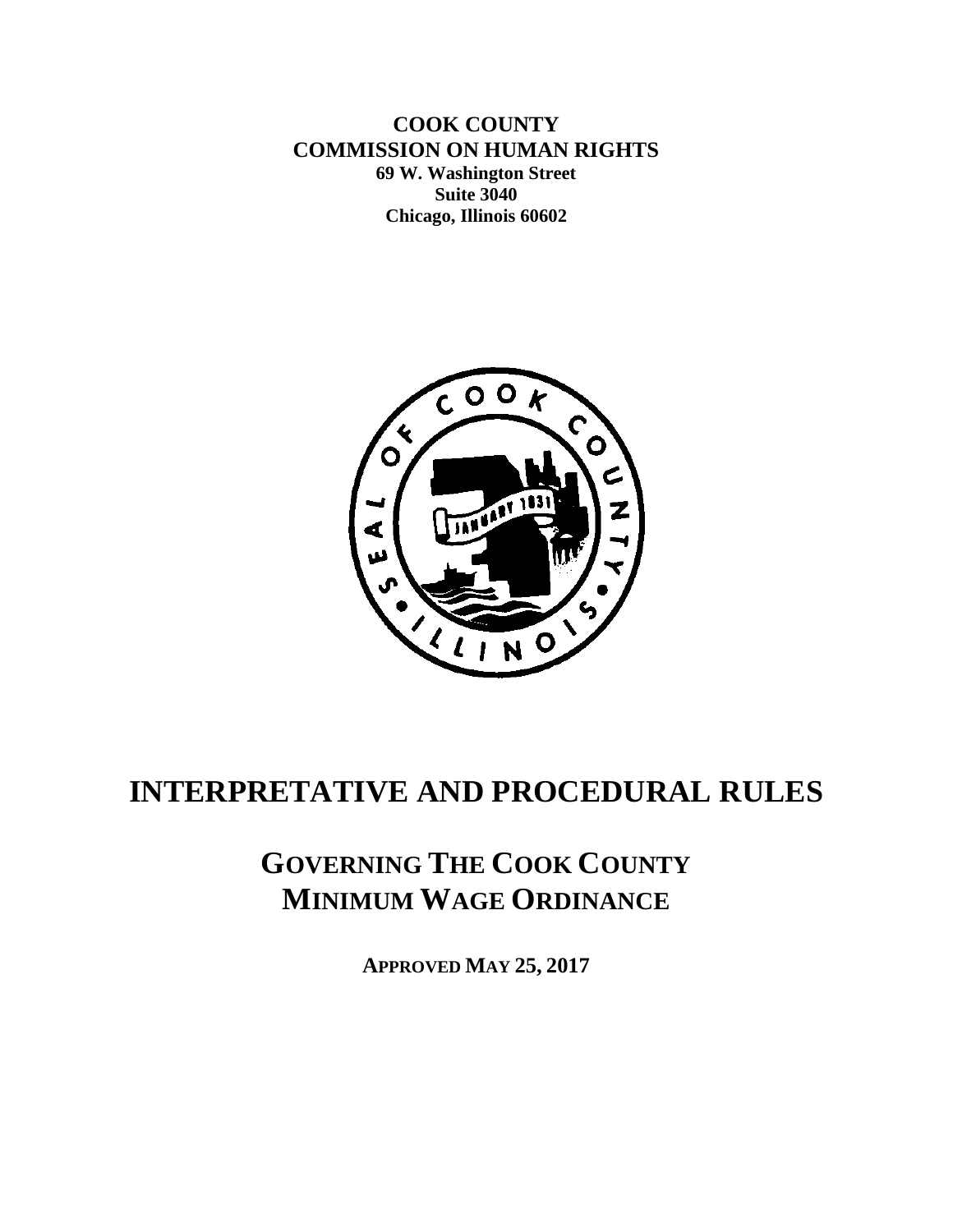## **TABLE OF CONTENTS**

| <b>SECTION 1. DEFINED TERMS</b>                                     | $\mathbf{1}$   |
|---------------------------------------------------------------------|----------------|
| Rule 1.01: Definitions                                              | $\mathbf{1}$   |
| <b>SECTION 2. MINIMUM WAGE</b>                                      | $\overline{4}$ |
| Rule 2.01: Applicability to Work Performed in Cook County           | $\overline{4}$ |
| Rule 2.02: Non-Tipped Employees                                     | $\overline{4}$ |
| Rule 2.03: Tipped Employees                                         | $\overline{4}$ |
| Rule 2.04: Cost of Living Increases in the Cook County Minimum Wage | 5              |
| Rule 2.05: Overtime Pay                                             | 6              |
| <b>SECTION 3. EMPLOYERS AND EMPLOYEES</b>                           | $\overline{7}$ |
| Rule 3.01: Covered Employer - Definition                            | $\overline{7}$ |
| Rule 3.02: Covered Employer – Location of Business Facility         | 7              |
| Rule 3.03: Covered Employee – Definition                            | 8              |
| Rule 3.04: Covered Employees - Location of Work                     | 8              |
| Rule 3.05: Covered Employees – Exclusions                           | 9              |
| <b>SECTION 4. GENERAL INFORMATION</b>                               | 11             |
| Rule 4.01: Waiver – Collective Bargaining Agreements                | 11             |
| Rule 4.02: Required Employer Records                                | 11             |
| Rule 4.03: Notice & Posting                                         | 13             |
| Rule 4.04: Retaliation Prohibited                                   | 13             |
| <b>SECTION 5. ENFORCEMENT</b>                                       | 14             |
| Rule 5.01: Application of Ordinance                                 | 14             |
| Rule 5.02: Time Limit for Filing Complaints                         | 14             |
| Rule 5.03: Initiating Enforcement at the Commission                 | 15             |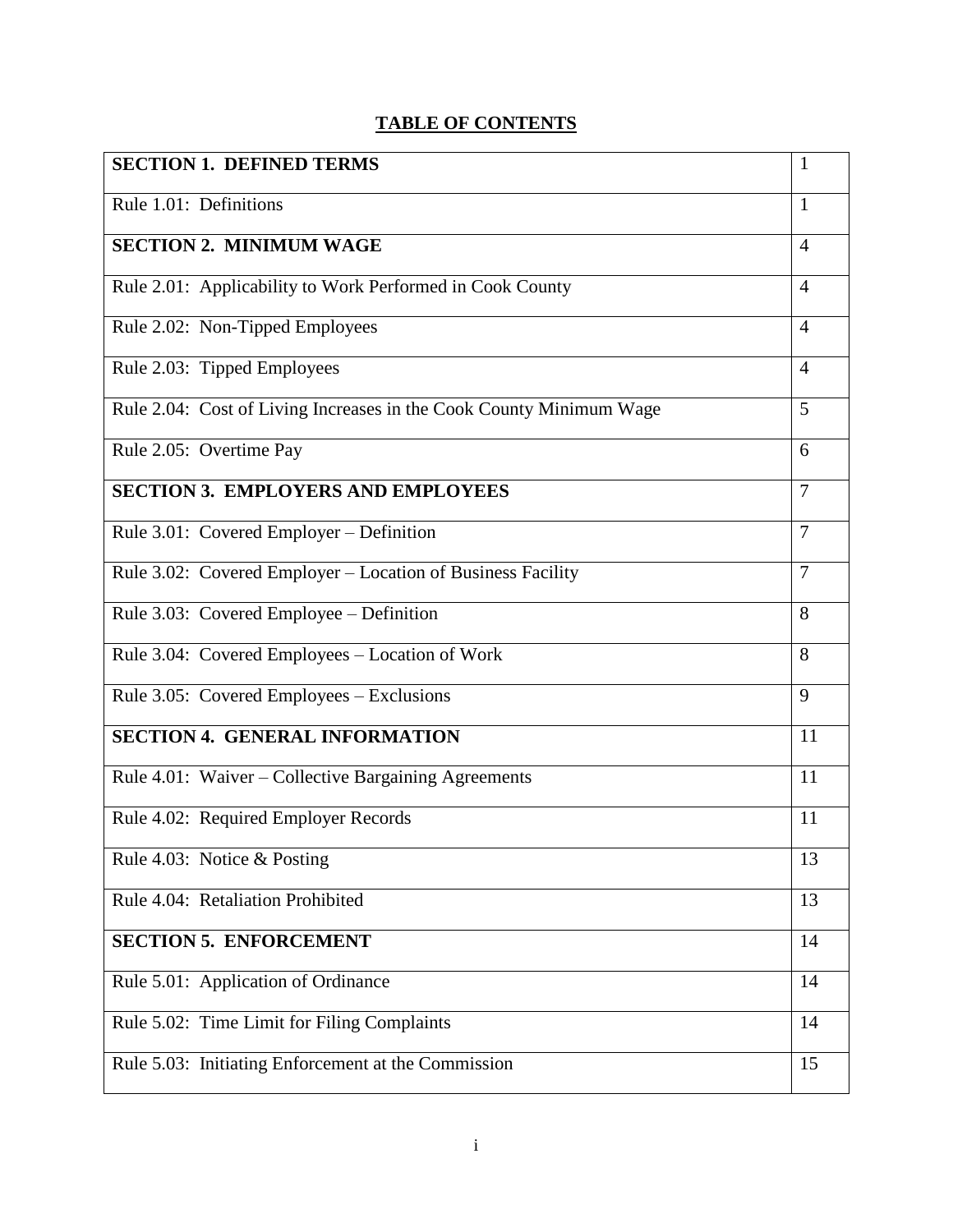| Rule 5.04: Commission Investigations of Alleged Ordinance Violations | 16 |
|----------------------------------------------------------------------|----|
| Rule 5.05: Commission Findings                                       | 19 |
| Rule 5.06: Administrative Hearings                                   | 19 |
| Rule 5.07: Administrative Review                                     | 20 |
| Rule 5.08: Service                                                   | 20 |
| Rule 5.09: Evidence of Compliance                                    | 21 |
| Rules 5.10: Remedies                                                 | 21 |
| Rule 5.11: Private Right of Action                                   | 22 |
| <b>SECTION 6. MISCELLANEOUS</b>                                      | 23 |
| Rule 6.01: Construction of Rules                                     | 23 |
| Rule 6.02: Effect of Rules                                           | 23 |
| Rule 6.03: Amendment of Rules                                        | 23 |
| Rule 6.04: Availability of Rules                                     | 23 |
| Rule 6.05: Petition for Rulemaking                                   | 23 |
| Rule 6.06: Practice Where Rules Do Not Provide Clear Guidance        | 23 |
| Rule 6.07: Delegation of Authority to Commissioners                  | 23 |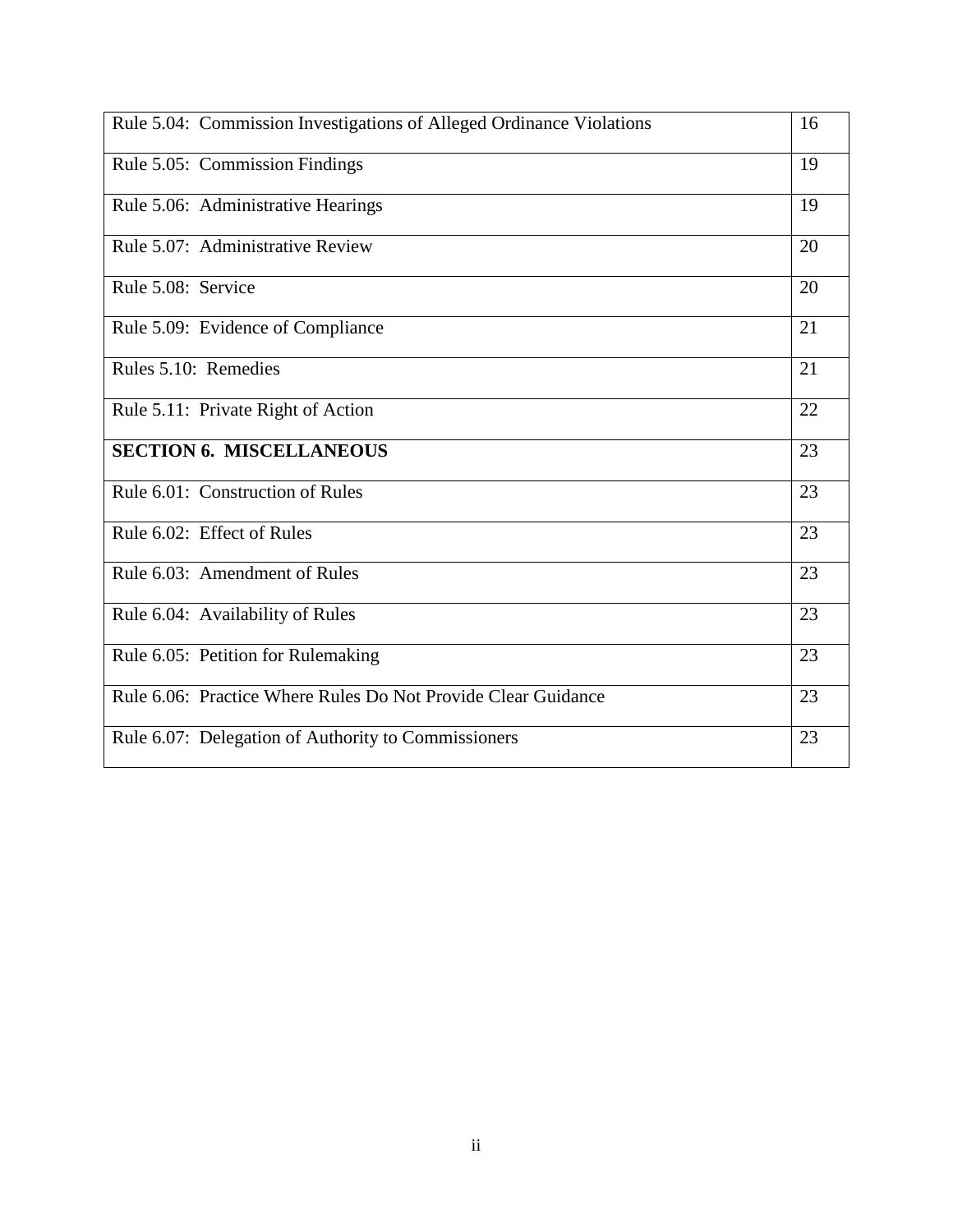#### **SECTION 1. DEFINED TERMS**

#### **Rule 1.01 Definitions**

All defined terms used in these Rules have the same meaning as the defined terms set out in Section 42-12 of the Cook County Minimum Wage Ordinance. In addition, the following terms shall have the following meanings when used in these Rules.

**"Business Facility"** means a place where Covered Employees may work for a Covered Employer, including a residence or dwelling unit. A facility must be owned, leased, rented, operated, managed or in some manner controlled by a Covered Employer to meet this definition.

**"Commission"** means the Cook County Commission on Human Rights.

**"Commissioners"** means the members of that body of eleven Commissioners appointed by the President of the Cook County Board and approved by the County Board pursuant to the Cook County Human Rights Ordinance.

**"Commission Staff"** means those individuals who shall perform investigative, clerical, administrative or other duties as described and delegated by the Commissioners on behalf of the Commission through the Executive Director.

**"Cook County Minimum Wage"** means the minimum wage required by the Ordinance.

**"Covered Employee"** is defined and explained below in Rule 3.03.

**"Covered Employer"** is defined and explained below in Rule 3.01.

**"CPI"** means the Seasonally Adjusted Consumer Price Index for All Urban Consumers, inclusive of all items and averaged across all U.S. cities as published monthly by the U.S. Department of Labor Bureau of Labor Statistics and as it is determined by the Commission pursuant to Rule 2.04. The data that the Commission will use to calculate this figure is currently available online at: https://data.bls.gov/cgi-bin/srgate under the data series ID: CUSR0000SA0, but may change from time to time.

**"Director"** means the Executive Director of the Cook County Commission on Human Rights.

**"Domestic Worker"** means a person whose primary employment duties include housekeeping; house cleaning; home management; nanny services, including childcare and child monitoring; caregiving, personal care or home health services for elderly persons or persons with illnesses, injuries, or disabilities who require assistance in caring for themselves; laundering; cooking; companion services; chauffeuring; and other household services to members of households or their guests in or about a private home or residence, or any other location where the domestic work is performed.

**"Federal Minimum Wage"** means the minimum wage required under the federal Fair Labor Standards Act to be paid to an employee who does not usually and traditionally receive gratuities as part of his or her compensation.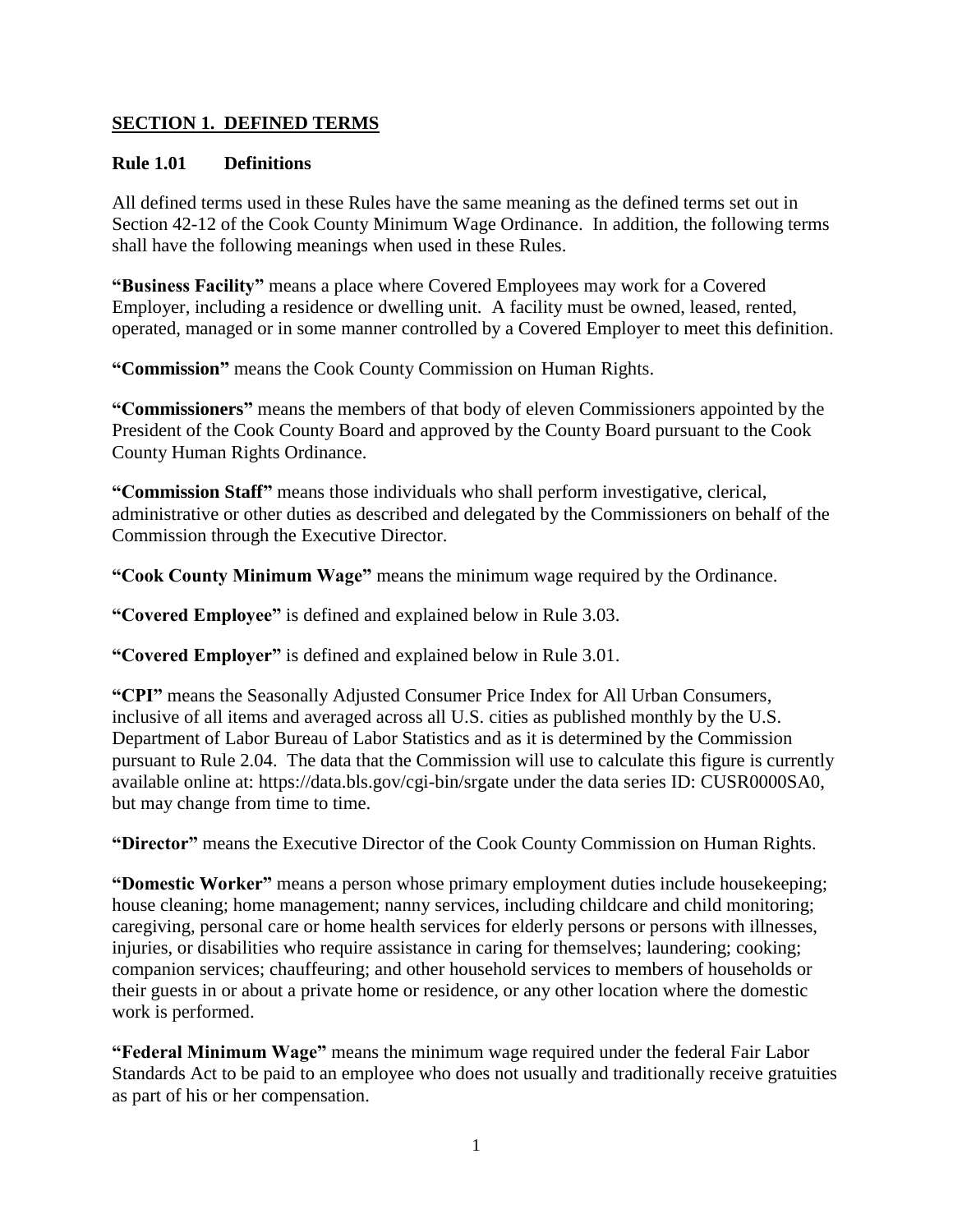**"Federal Minimum Wage for Tipped Employees"** means the minimum wage required under the federal Fair Labor Standards Act to be paid to an employee whose compensation usually and traditionally includes gratuities.

**"Fair Labor Standards Act"** means the United States Fair Labor Standards Act of 1938, 29 USC § 201 *et seq.*, in force on the effective date of the Ordinance and as thereafter amended.

**"Government Employer"** means any government entity other than Cook County that employs a Covered Employee, including any unit of local government, the Illinois State government, and the government of the United States, as well as any other federal, state or local governmental agency or department. The Commission will define "units of local government" as that term is used in Article VII, Section 1 of the Illinois Constitution to include counties, municipalities, townships, special districts and units designated as units of local government by law that exercise limited governmental powers or powers in respect to limited governmental subjects. However, the Commission also includes school districts within its definition of Government Employers as used in these Rules.

**"Illinois Minimum Wage"** means the minimum wage required under the Illinois Minimum Wage Law to be paid to an employee who does not usually and traditionally receive gratuities as part of his or her compensation.

**"Illinois Minimum Wage for Tipped Employees"** means the minimum wage required under the Illinois Minimum Wage Law to be paid to an employee whose compensation usually and traditionally includes gratuities.

**"Illinois Minimum Wage Law"** means the Illinois Minimum Wage Law, 820 ILCS 105/1 *et seq.*, in force on the effective date of the Ordinance and as thereafter amended.

**"Ordinance"** means the Cook County Minimum Wage Ordinance, enacted by the Cook County Board of Commissioners on October 26, 2016, as amended from time to time. The Ordinance is compiled in the County Code at Sections 42-11 through 42-23.

**"Ordinance Rate for Non-Tipped Employees"** means the hourly wage set out in Section 42-13 of the Ordinance, as amended from time to time, and as published by the Commission annually.

**"Ordinance Rate for Tipped Employees"** means the hourly wage set out in Section 42-14 of the Ordinance, as amended from time to time, and as published by the Commission annually.

**"Overtime-Exempt Employees"** means Covered Employees who are exempt from overtime pay benefits under the Fair Labor Standards Act and/or the Illinois Minimum Wage Law.

**"Person"** means any individual, partnership, association, corporation, limited liability company, business, or trust.

**"Tipped Employee"** means any Covered Employee engaged in an occupation in which gratuities have customarily and usually constituted part of the remuneration.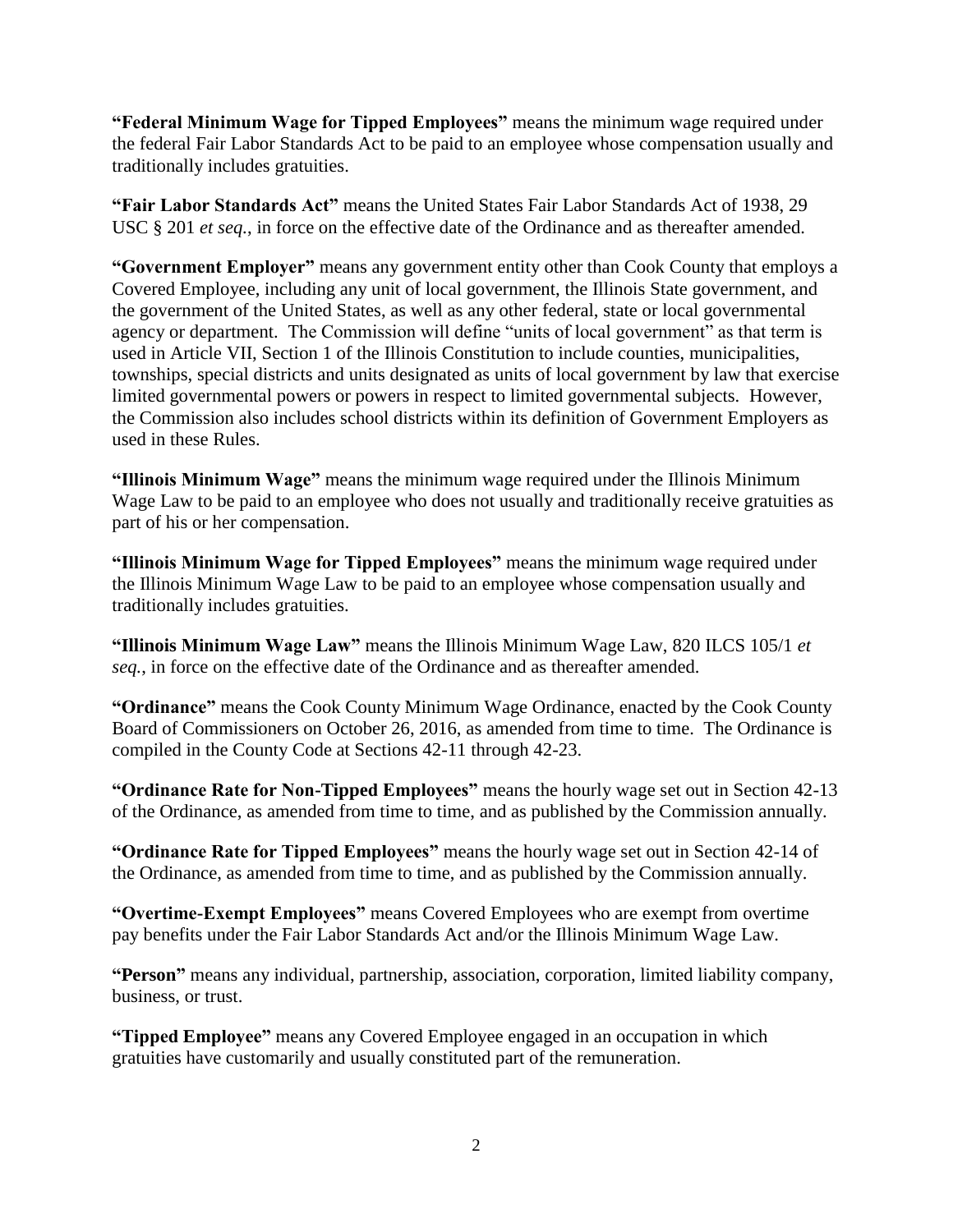**"Unemployment Rate"** means the average of the not seasonally adjusted unemployment rate as published by the Illinois Department of Employment Security through the Local Area Unemployment Statistics program for the 12 months between March of the year in which the Commission is determining a change in the CPI pursuant to Rule 2.04 and March of the previous year. The data that the Commission will use to calculate this figure is currently available online at: http://www.ides.illinois.gov/lmi/Pages/Local\_Area\_Unemployment\_Statistics.aspx, but may change from time to time.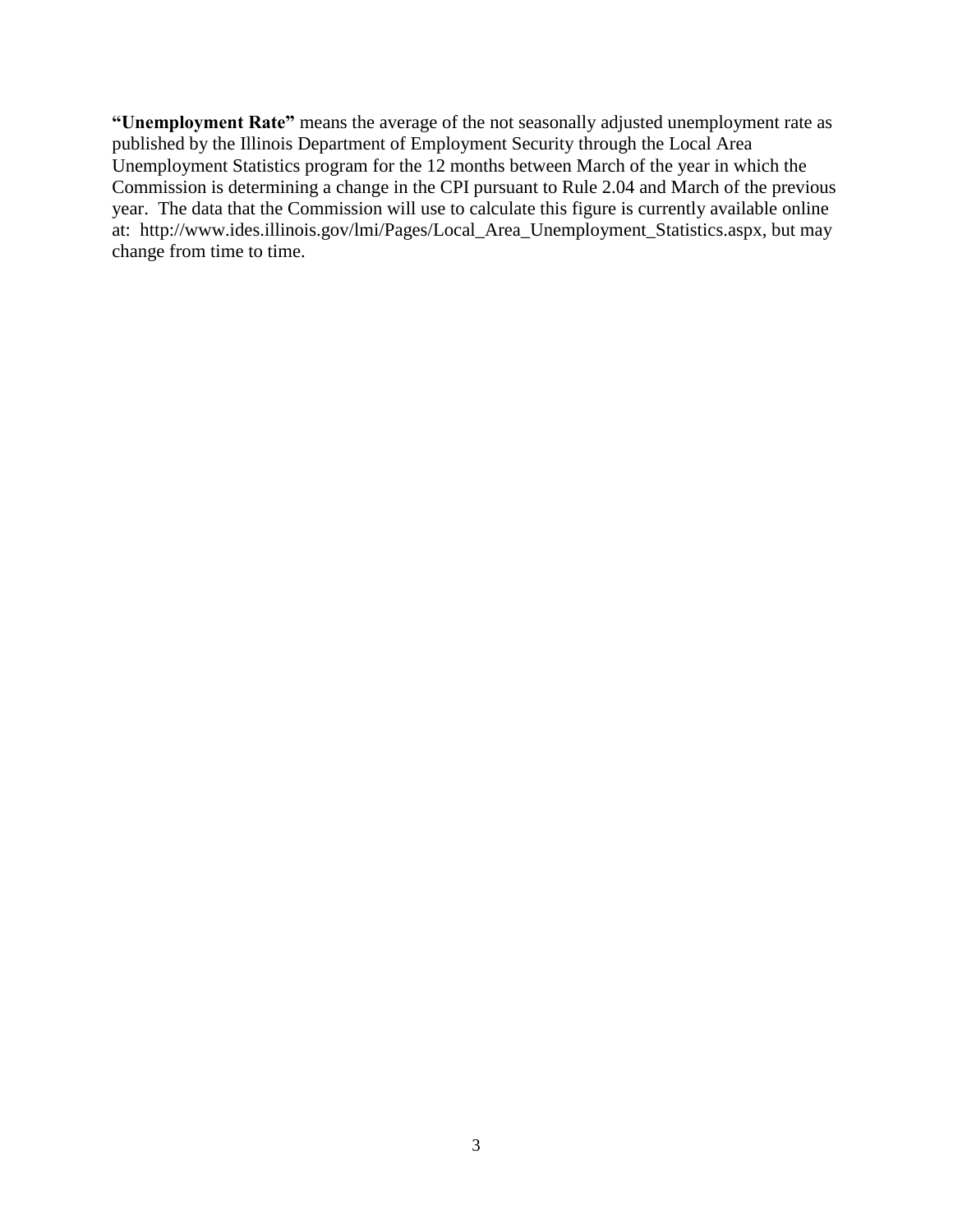## **SECTION 2. MINIMUM WAGE**

## **Rule 2.01 Applicability to Work Performed in Cook County**

The Cook County Minimum Wage applies to the payment of wages by a Covered Employer to a Covered Employee for work that is performed while the Covered Employee is physically present within the geographic boundaries of Cook County; provided that the Cook County Minimum Wage does not apply to work performed by a Covered Employee while he or she is physically present within the geographic boundaries of a municipality that has lawfully preempted the Ordinance.

The Cook County Minimum Wage does not apply to the payment of wages by a Covered Employer to an employee for work that is performed while physically present within the geographic boundaries of Cook County until the employee has satisfied the two-hour minimum criterion for coverage described in Rule 3.01.

## **Rule 2.02 Non-Tipped Employees**

Except as provided for Tipped Employees in Rule 2.03, Covered Employers must pay Covered Employees the greater of: (1) the Illinois Minimum Wage; (2) the Federal Minimum Wage; or (3) the Ordinance Rate for Non-Tipped Employees.

As of the date of these Rules, the Illinois Minimum Wage is \$8.25 per hour (and has been since 2010), and the Federal Minimum Wage is \$7.25 per hour (and has been since 2009).

The Ordinance Rate for Non-Tipped Employees is: beginning on July 1, 2017, \$10.00 per hour; beginning on July 1, 2018, \$11.00 per hour; beginning on July 1, 2019, \$12.00 per hour; and beginning on July 1, 2020, \$13.00 per hour. Beginning on July 1, 2021, and on every July 1 thereafter, the Ordinance Rate for Non-Tipped Employees will be calculated by the Commission in the manner described in Rule 2.04 and published by June 1 of each year.

## **Rule 2.03 Tipped Employees**

For Tipped Employees, Covered Employers must pay Covered Employees the greater of (1) the Illinois Minimum Wage for Tipped Employees; or (2) the Federal Minimum Wage for Tipped Employees.

As of the date of these Rules, the Illinois Minimum Wage for Tipped Employees is \$4.95 per hour (*i.e.* 60 percent of the \$8.25 Illinois Minimum Wage), and the Federal Minimum Wage for Tipped Employees is \$2.13 per hour.

Beginning on July 1, 2018, Covered Employers must pay Tipped Employees the greater of: (1) the Illinois Minimum Wage for Tipped Employees; (2) the Federal Minimum Wage for Tipped Employees or (3) the Ordinance Rate for Tipped Employees.

Beginning on July 1, 2018, and on every July 1 thereafter, the Ordinance Rate for Tipped Employees will be calculated by the Commission in the manner described in Rule 2.04 and published by June 1 of each year.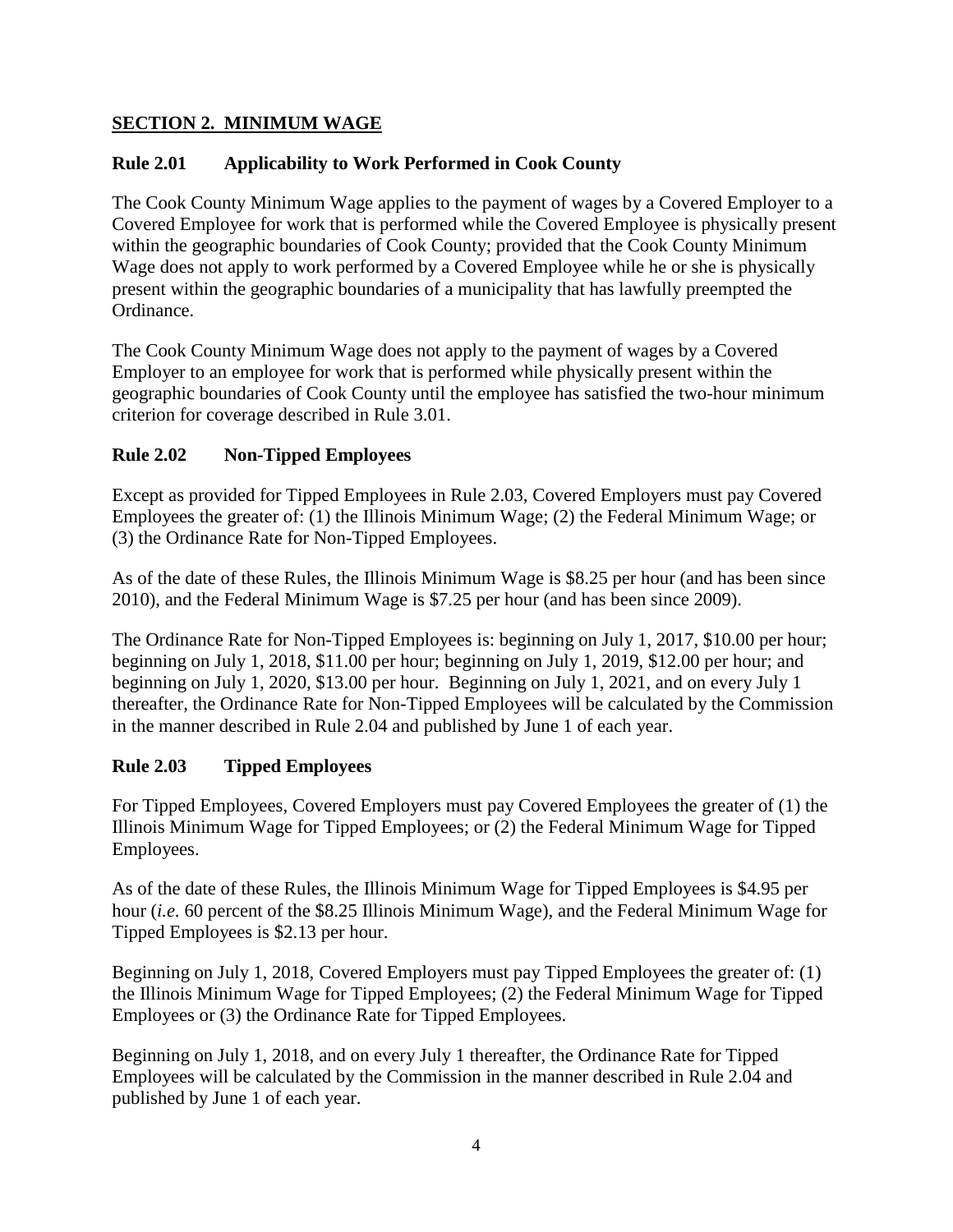Consistent with the practice of the Illinois Department of Labor, if for hours worked during any seven-day period, a Covered Employee's compensation inclusive of gratuities and the greater of (1) the Illinois Minimum Wage for Tipped Employees; (2) the Federal Minimum Wage for Tipped Employees or (3) the Ordinance Rate for Tipped Employees is less than the number of hours worked by that Covered Employee during the seven-day period *times* the greater of (1) the Illinois Minimum Wage or (2) the Federal Minimum Wage, the Covered Employer must make up the difference.

## **Rule 2.04 Cost of Living Increases in the Cook County Minimum Wage**

Starting in 2018 for Tipped Employees and in 2021 for all other Covered Employees, on or about June 1, the Commission will announce whether there will be any CPI-based increase in the Cook County Minimum Wage by posting such notice on its website at:

https://www.cookcountyil.gov/service/minimum-wage-ordinance. Any annual adjustments to the Cook County Minimum Wage that are based on increases, if any, in the CPI, as described in Rules 2.02 and 2.03, shall be done as follows:

1. Calculation

On or about May 15 of each year, the Commission shall multiply the percentage change in the CPI from April of the prior year to April of the current year, and shall multiply that percentage by the greater of: (1) the Illinois Minimum Wage; (2) the Federal Minimum Wage; or (3) the Ordinance Rate for Non-Tipped Employees, and also by the greater of: (1) the Illinois Minimum Wage for Tipped Employees; (2) the Federal Minimum Wage for Tipped Employees or (3) the Ordinance Rate for Tipped Employees.

The resulting increase, if any, shall be rounded up to the nearest multiple of \$0.05 and added to the applicable wage. For example, if the Cook County Minimum Wage between July 1, 2020 and June 30, 2021, is \$13.00 per hour and the CPI increases by 1.8 percent between April 2020 and April 2021, then the Commission would advise and post by June 1, 2021 that the Cook County Minimum Wage will increased by \$0.25 (*i.e.* \$13.00 x  $0.018 = 0.234$ , then round up to the nearest nickel) effective July 1, 2021.

If the CPI decreases in the annual time period, the Cook County Minimum Wage will remain the same. For example, if the Cook County Minimum Wage between July 1, 2020 and June 30, 2021, is \$13.00 per hour and the CPI decreases by 0.1 percent between April 2020 and April 2021, then the Commission would advise by June 1, 2021 that the Cook County Minimum Wage will remain \$13.00 per hour until at least June 30, 2022.

- 2. Limitations
	- a. Recessionary Breaker

There shall be no increase in the Cook County Minimum Wage pursuant to an increase in the CPI in any year when the Unemployment Rate in Cook County is equal to or greater than 8.5 percent. For example, if the Cook County Minimum Wage between July 1, 2020 and June 30, 2021, is \$13.00 per hour and the CPI increases by 1.8 percent between April 2020 and April 2021, but the Unemployment Rate in Cook County averaged 8.7 percent between March 2020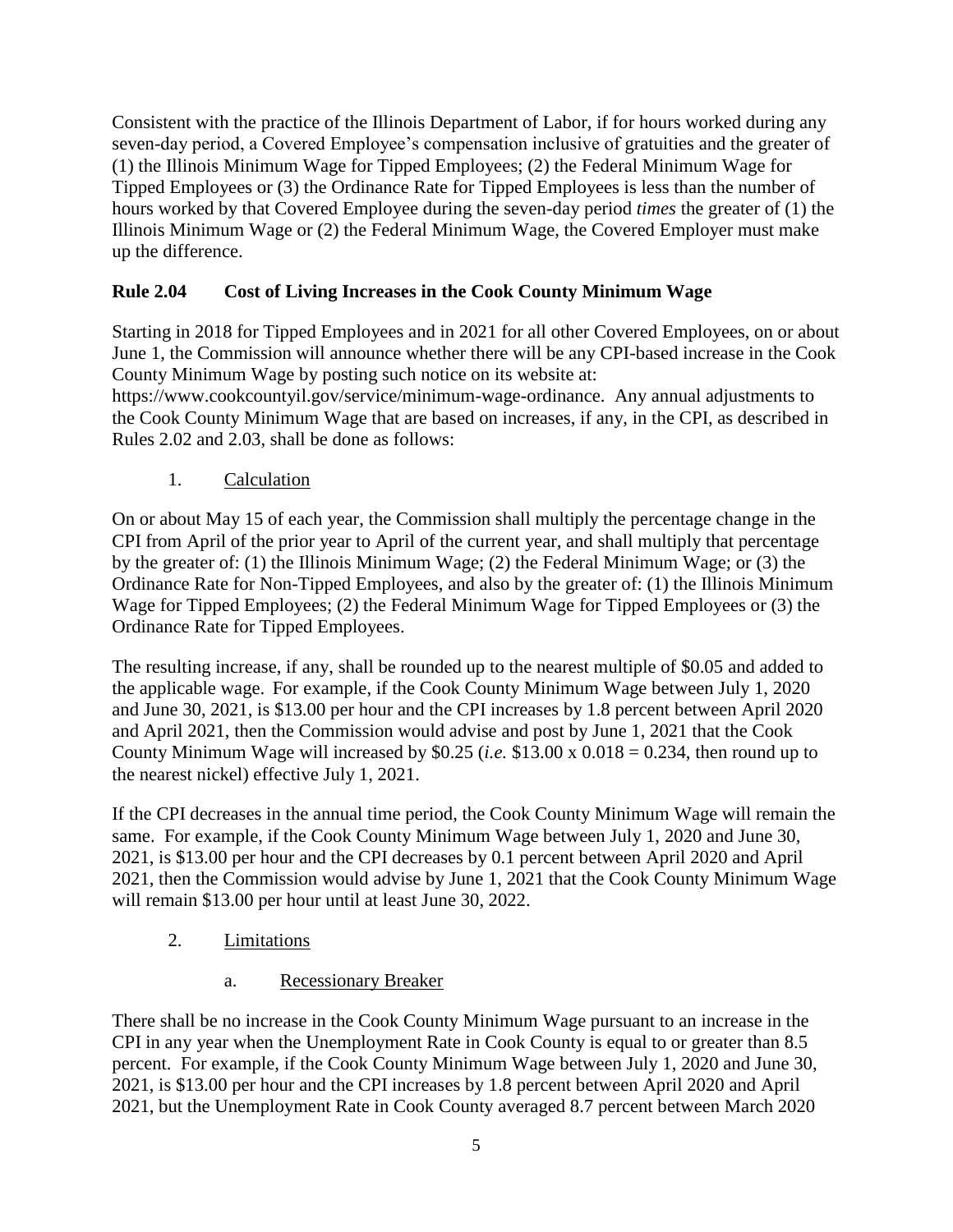and March 2021, the Commission would not increase the Cook County Minimum Wage by \$0.25. Instead, the Cook County Minimum Wage would remain \$13.00 per hour for the year between July 1, 2021 and June 30, 2022.

#### b. Inflationary Cap

Any annual increase in the Cook County Minimum Wage shall be capped at 2.5 percent. For example, if the Cook County Minimum Wage between July 1, 2020 and June 30, 2021, is \$13.00 per hour and the CPI increases by 3.1 percent between April 2020 and April 2021, the Commission would not increase the Cook County Minimum Wage by \$0.45 (*i.e.* \$13.00 x 0.031  $= 0.403$ , then round up to the nearest nickel) effective July 1, 2021. Instead, the Cook County Minimum Wage would increase by only \$0.35 (*i.e.* \$13.00 x 0.025 = 0.325, then round up to the nearest nickel) for the year between July 1, 2021 and June 30, 2022.

#### **Rule 2.05 Overtime Pay**

Covered Employers must pay Covered Employees who work over 40 hours in any particular workweek a minimum wage of at least 1.5 times the Cook County Minimum Wage (*e.g.*, when the Cook County Minimum Wage is \$10.00 per hour, the minimum wage for overtime is \$15.00 per hour); provided that this requirement does not apply to Overtime-Exempt Employees.

Examples of such Overtime-Exempt employees include, but are not limited to: employees employed in a *bona fide* executive, administrative or professional capacity; employees who receive more than half of their compensation in the form of commission; mechanics primarily engaged in servicing automobiles, trucks and farm implements; salespersons primarily engaged in selling to ultimate purchasers automobiles, trucks, farm implements, trailers, boats, and aircraft; and employees of Government Employers, who are permitted to substitute compensatory time in lieu of overtime pay.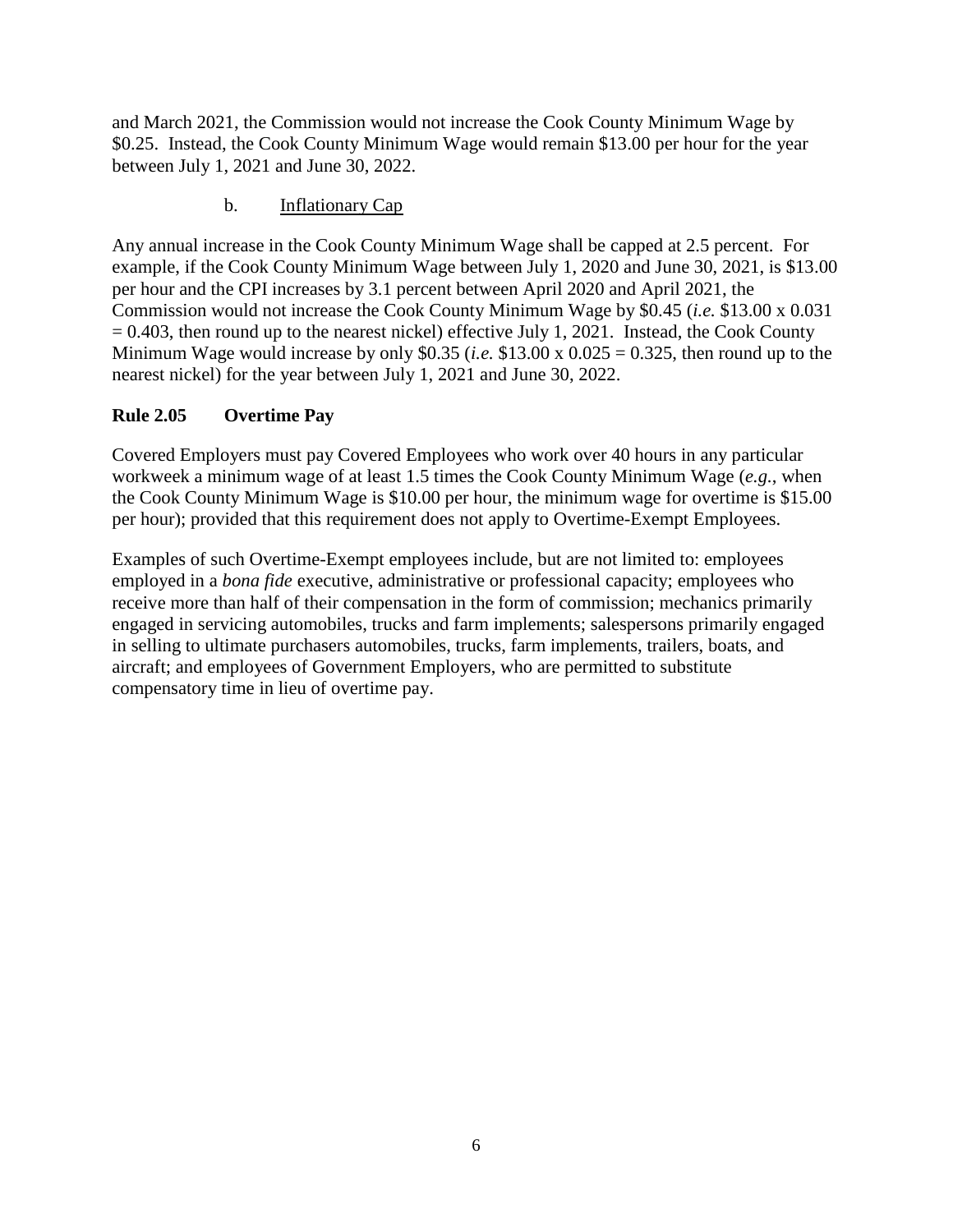#### **SECTION 3. EMPLOYERS AND EMPLOYEES**

#### **Rule 3.01 Covered Employer - Definition**

To qualify as an "Employer" within the meaning of the Ordinance and a "Covered Employer" as that term is used in these Rules, a Person must satisfy both of the following two requirements:

1. Minimum Number of Employees

To be a Covered Employer, a Person must employ for compensation at least:

- a. One (1) Covered Employee as a Domestic Worker, or
- b. Four (4) employees, at least one (1) of whom is a Covered Employee.
- 2. Cook County Location or Cook County Licensee

To be a Covered Employer, a Person must also:

- a. Maintain a Business Facility within the geographic boundaries of Cook County and/or
- b. Be subject to one or more of the license requirements in Chapter 54 of the Cook County Code of Ordinances.

Notwithstanding the foregoing, no Person will be considered to be a Covered Employer if that Person is:

- a. A Government Employer, other than Cook County;
- b. An employer that employs only employees who are excluded from coverage by the Ordinance as set forth and described in Rule 3.05 below;
- c. A regulated motor carrier subject to subsection  $3(d)(7)$  of the Illinois Minimum Wage Law; or
- d. An employer who is preempted by Federal or State Law from being covered by the Ordinance.

#### **Rule 3.02 Covered Employer – Location of Business Facility**

An employer with a single Business Facility within the geographic boundaries of Cook County satisfies the location requirement to qualify as a Covered Employer without regard to the location of its other Business Facilities, including whether its corporate headquarters, primary place of business, or the majority of its business, sales, facilities, or employees are located outside of Cook County. Examples of Business Facilities include, but are not limited to, stores, restaurants, offices, factories and storage facilities.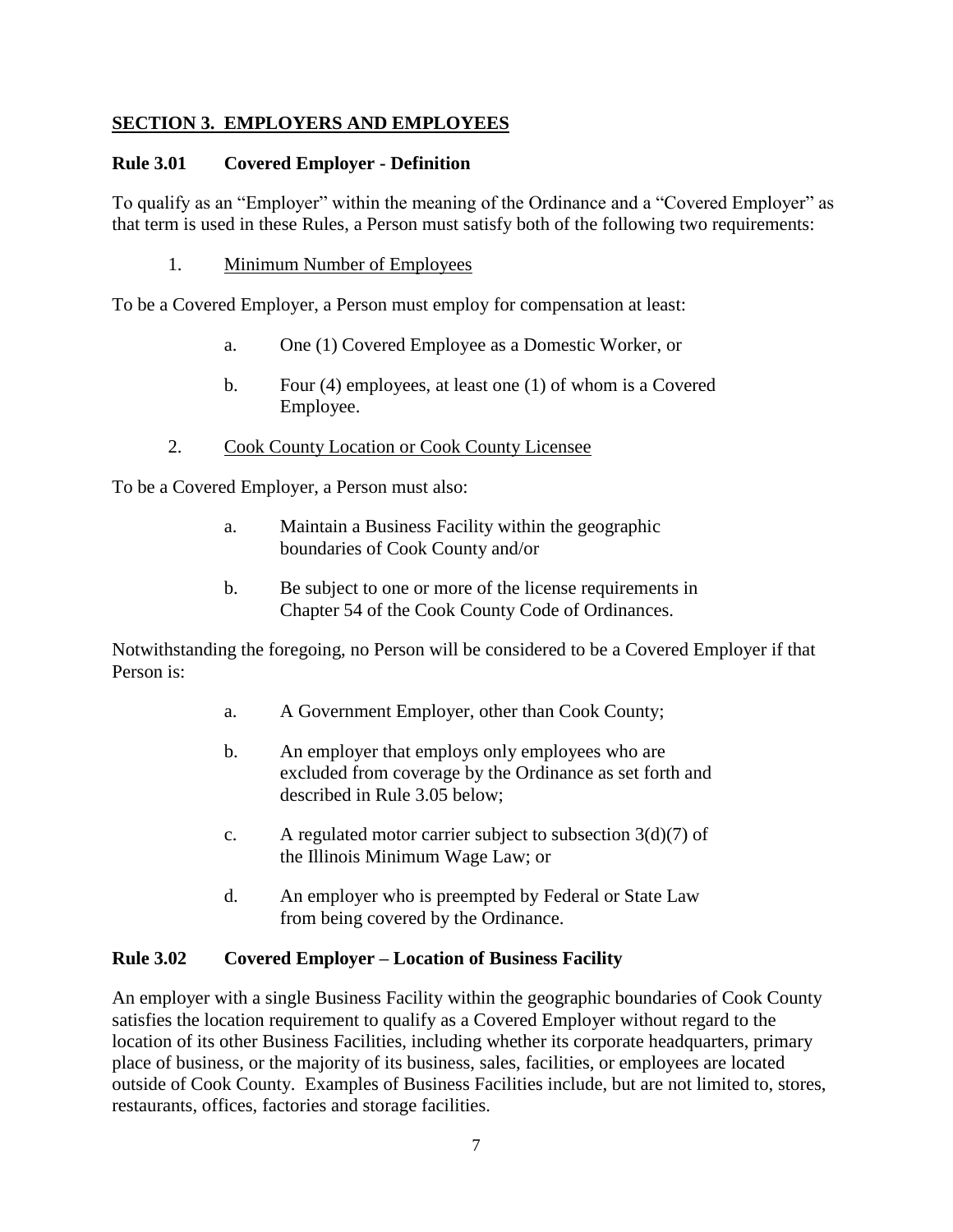Both (i) a residence within Cook County that is used in part for a home business by a person who employs at least four (4) employees, at least one (1) of whom is a Covered Employee, and (ii) a residence where a person employs at least one (1) Covered Employee as a Domestic Worker whose work is performed in or about the residence or any other location constitute a Business Facility that satisfies the location requirement to qualify as an Employer covered by the Ordinance.

The Commission will consider any Business Facility within the geographic boundaries of Cook County for the purpose of determining whether the employer is a Covered Employer.

## **Rule 3.03 Covered Employee - Definition**

A Covered Employee is an employee who:

- 1. Is not subject to any of the exclusions set out in Rule 3.05; and
- 2. In any particular two-week period, has performed at least two (2) hours of work for a Covered Employer (as defined in Rule 3.01) while physically present within the geographic boundaries of Cook County (except as limited by Rule 3.04).

## **Rule 3.04 Covered Employees - Location of Work**

The Commission will consider any compensated work that an individual performs within the geographic boundaries of Cook County for the purpose of determining whether the individual has worked a sufficient number of hours in Cook County to be a Covered Employee with the following exception: The Commission will not consider work that an individual performs within the geographic boundaries of a municipality that has lawfully preempted the Ordinance.

The Commission will not consider the following to constitute compensated work while physically present within the geographic boundaries of Cook County:

- 1. Uncompensated commuting or
- 2. Traveling through Cook County without stopping for a work purpose. Examples of stopping for a work purpose include, but are not limited to, making deliveries or sales calls. Stopping for a work purpose would not include making only incidental stops, such as to purchase gas or buy a snack.

The Commission will consider the following to constitute compensated work while physically present within the geographic boundaries of Cook County:

- 1. Compensated commuting and
- 2. Traveling into Cook County for a work purpose, including but not limited to deliveries, sales calls, and travel related to other business activity for a Covered Employer which is taking place within Cook County.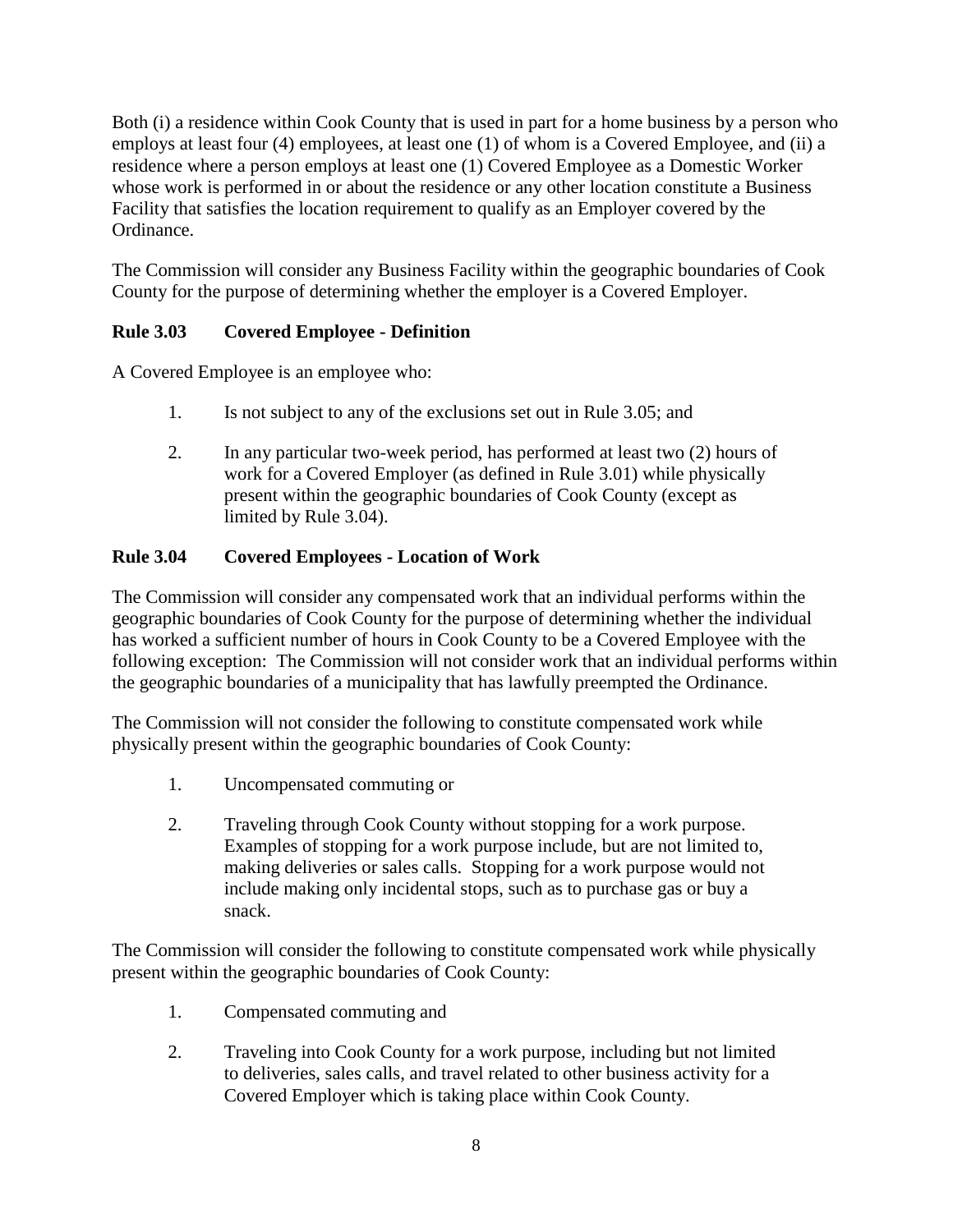For the purpose of determining whether an individual is a Covered Employee, the Commission will consider time that an individual spends performing compensated work for a Covered Employer at the individual's residence or any other location that is physically present in Cook County that is not the Covered Employer's Business Facility if the Covered Employer explicitly requires that the individual to work at that location.

#### **Rule 3.05 Covered Employees – Exclusions**

Notwithstanding the foregoing, the Commission will not consider any of the following to be Covered Employees:

- 1. Employees who are covered by a *bona fide* Collective Bargaining Agreement, under the conditions described in Rule 4.01;
- 2. Employees of any Subsidized Temporary Youth Employment Program (as defined in Section 41-12 of the Ordinance);
- 3. Employees of any Subsidized Transitional Employment Program (as defined in Section 41-12 of the Ordinance);
- 4. Employees subject to the provision in subsection  $4(a)(2)$  of the Illinois Minimum Wage Law which currently allows employers to pay certain employees a wage up to  $50¢$  per hour less than the Illinois Minimum Wage during the first ninety (90) consecutive calendar days of employment;
- 5. Employees subject to the provision in subsection  $4(a)(3)$  of the Illinois Minimum Wage Law, which currently allows employers to pay employees who are less than 18 years old a wage up to  $50¢$  per hour less than the Illinois Minimum Wage;
- 6. Employees who perform compensated work as camp counselors subject to subsections 4(d) and 4(e) of the Illinois Minimum Wage Law;
- 7. Persons whose earning capacity is impaired by age, physical or mental deficiency, or injury, who are subject to Section 5 of the Illinois Minimum Wage Law;
- 8. Employees licensed as "learners" by the Illinois Commission of Labor, which generally refers to employees involved in occupational training programs, who are subject to Section 6 of the Illinois Minimum Wage Law;
- 9. Persons employed in agriculture or aquaculture subject to subsection 3(d)(2) of the Illinois Minimum Wage Law;
- 10. Persons employed as outside salespersons subject to subsection  $3(d)(4)$  of the Illinois Minimum Wage Law;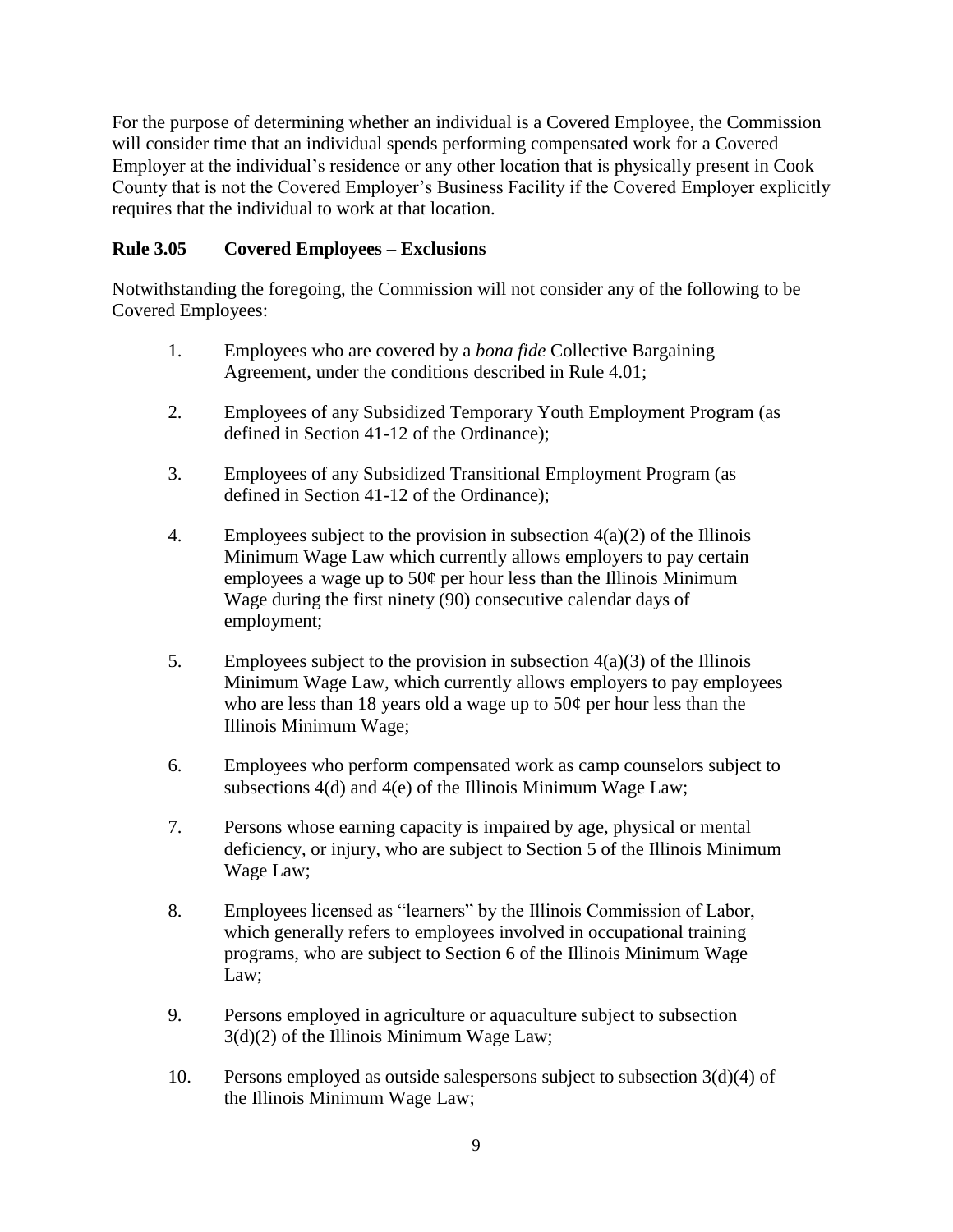- 11. Persons employed as members of a religious corporation or organization subject to subsection  $3(d)(5)$  of the Illinois Minimum Wage Law; and
- 12. Students employed at an accredited Illinois college or university at which they are students subject to subsection  $3(d)(6)$  of the Illinois Minimum Wage Law.

The exclusions described in this Rule that are defined by reference to the Illinois Minimum Wage Law may be affected by changes to that law or, where relevant, to the Fair Labor Standards Act.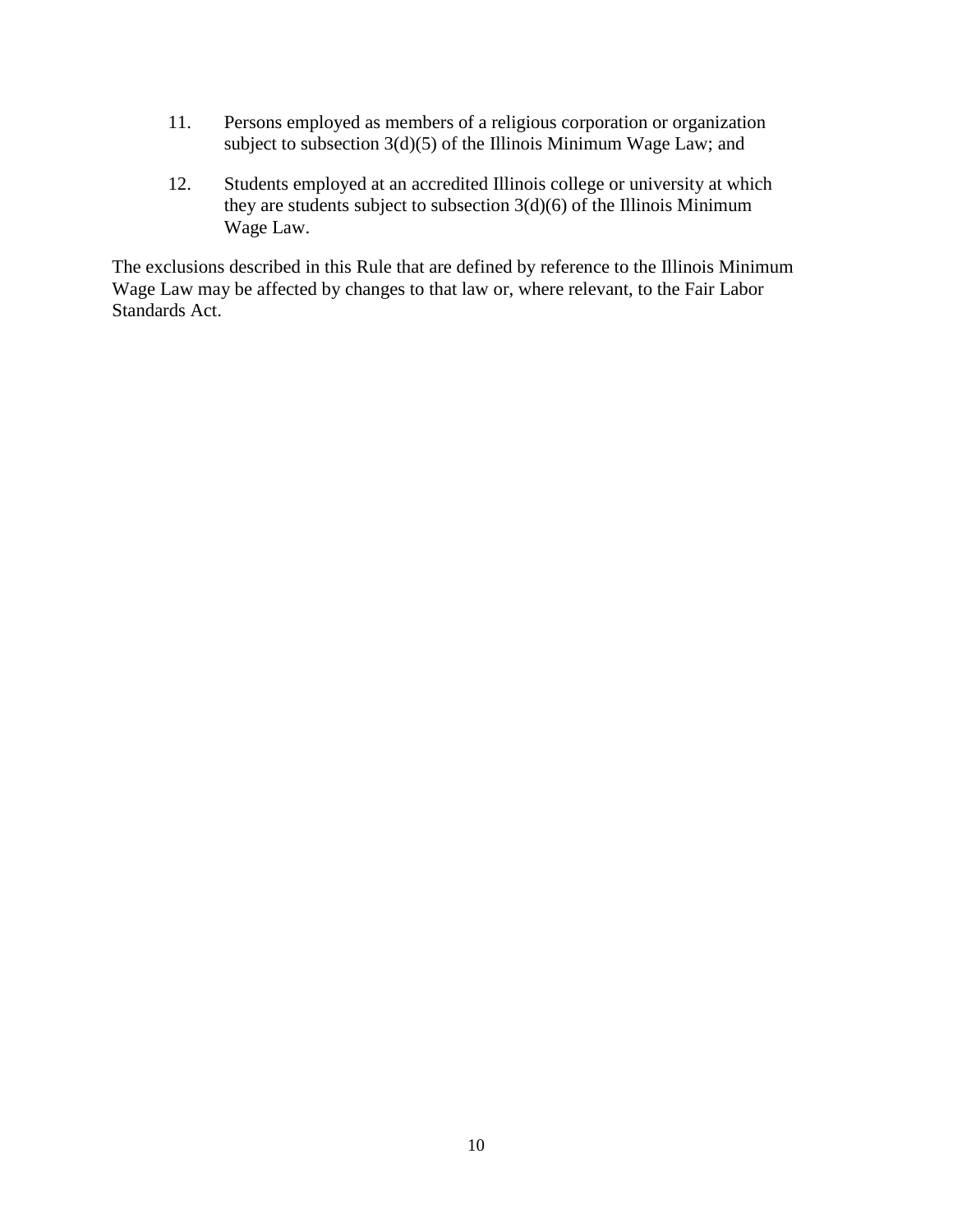## **SECTION 4. GENERAL INFORMATION**

#### **Rule 4.01 Waiver – Collective Bargaining Agreements**

The Commission will not enforce the Ordinance with respect to employment that is governed by a *bona fide* collective bargaining agreement that was entered into prior to July 1, 2017 and that remains in force on July 1, 2017. After July 1, 2017, the Commission will enforce the Ordinance with respect to Covered Employees and Covered Employers who are governed by any *bona fide* collective bargaining agreement that is entered into after July 1, 2017, unless that agreement provides in clear and unambiguous terms that the Covered Employees have waived their rights under the Ordinance.

The Commission will enforce the Ordinance, except in cases where the waiver of rights complies with this Rule, whether a *bona fide* collective bargaining agreement executed after July 1, 2017 is the first collective bargaining agreement between the parties or a renewal or extension of a previously existing collective bargaining agreement.

#### **Rule 4.02 Required Employer Records**

#### 1. For All Covered Employees

Covered Employers are not required to retain any records prior to being named as respondents to a claim filed under the Ordinance with the Commission. The Commission, however, anticipates that moderately sophisticated Covered Employers who are complying with the Ordinance will have personnel and payroll records from the three (3) most recent years that are sufficient to demonstrate:

- a. Each Covered Employee's name;
- b. Each Covered Employee's contact information, including mailing address, telephone number and/or email address;
- c. Each Covered Employee's occupation or job title;
- d. Each Covered Employee's hire date;
- e. The number of hours that each Covered Employee worked each workweek or pay period;
- f. The rate of pay for each Covered Employee, including regular and overtime pay, if applicable;
- g. The type of payment for each Covered Employee (*e.g.*, hourly rate, salary, commission) and whether any overtime pay;
- h. The amount and explanation of any additions to and deductions from the wages of each Covered Employee; and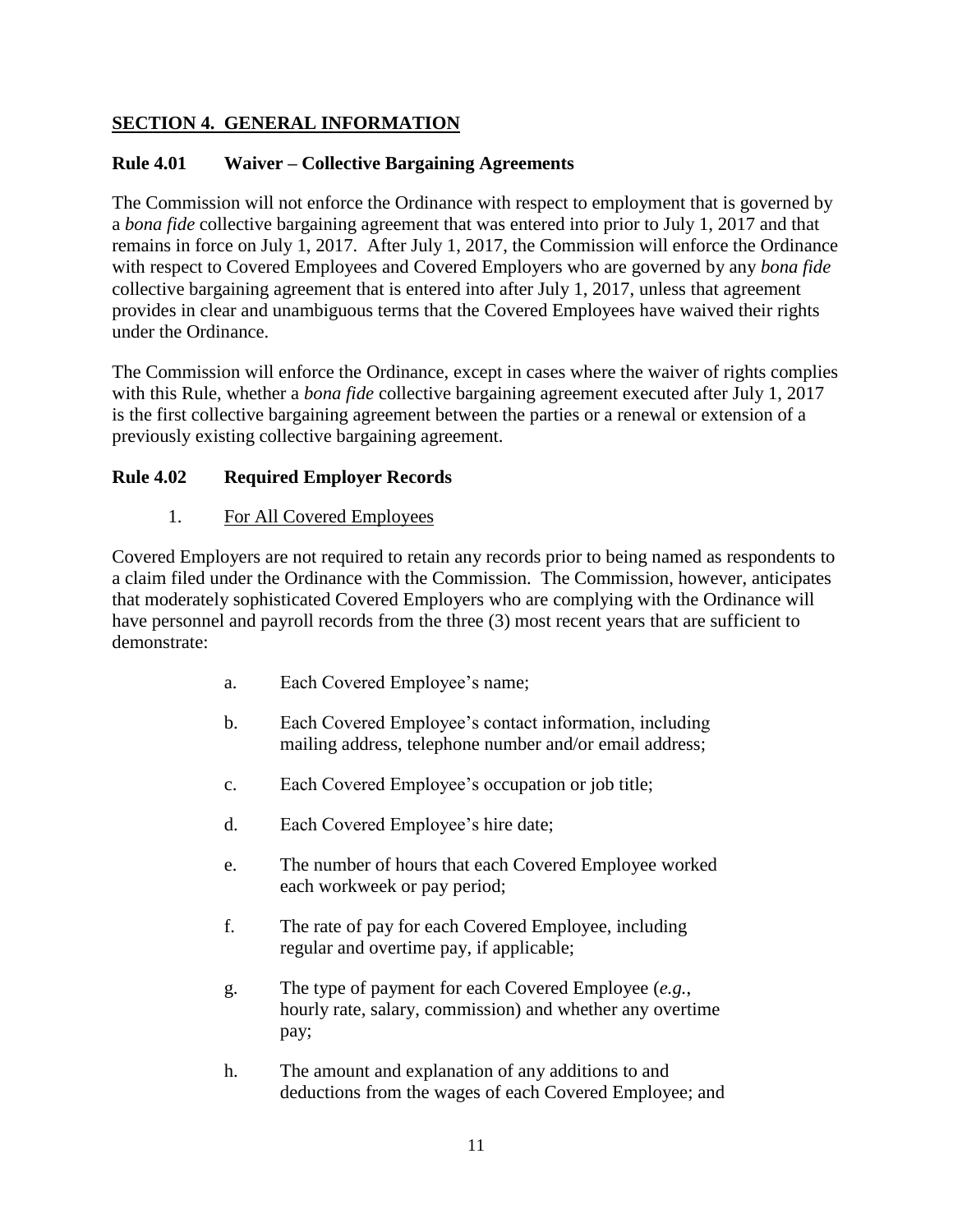i. The date of all wage payments to Covered Employees.

Failure of a moderately sophisticated Covered Employer to be able to produce such records if requested by the Commission in response to a complaint alleging a violation of the Ordinance may result in an adverse presumption against the Covered Employer by which the Commission will presume the accuracy of a Covered Employee's testimonial evidence with respect to the specific issue when it is in conflict with the testimonial evidence of a moderately sophisticated Covered Employer who cannot produce the expected records.

For the purpose of this Rule, the Commission will presume that any Covered Employer who does business in any corporate form or any natural person who employs more than four (4) Covered Employees is moderately sophisticated.

## 2. For Tipped Employees

In lieu of annual filings pursuant to Section 42-14(b) of the Ordinance, a Covered Employer must maintain records of Tipped Employees for a period of not less than three (3) years sufficient to show the following information for each Tipped Employee:

- a. An identifying symbol, letter, or number on the payroll record indicating such Covered Employee is a person whose wage is determined in part by gratuities.
- b. The report received from the Covered Employee setting forth gratuities received during each workday. Such reports submitted by the Covered Employee shall be signed and include a unique identifier such as his or her social security number.
- c. The amount by which the wage of each such Covered Employee has been deemed to be increased by gratuities as determined by the Covered Employer. The amount per hour which the Covered Employer takes as a gratuity credit shall be reported to the Covered Employee in writing each time it is changed from the amount per hour taken in the preceding pay period.
- d. If the Covered Employee worked for the Covered Employer some hours in an occupation in which he or she received gratuities and some hours in an occupation in which he or she did not receive gratuities, then the Covered Employer shall specify the total hours worked and the total daily or weekly straight-time payment made by the Covered Employer to the Covered Employee in each category (with and without gratuities).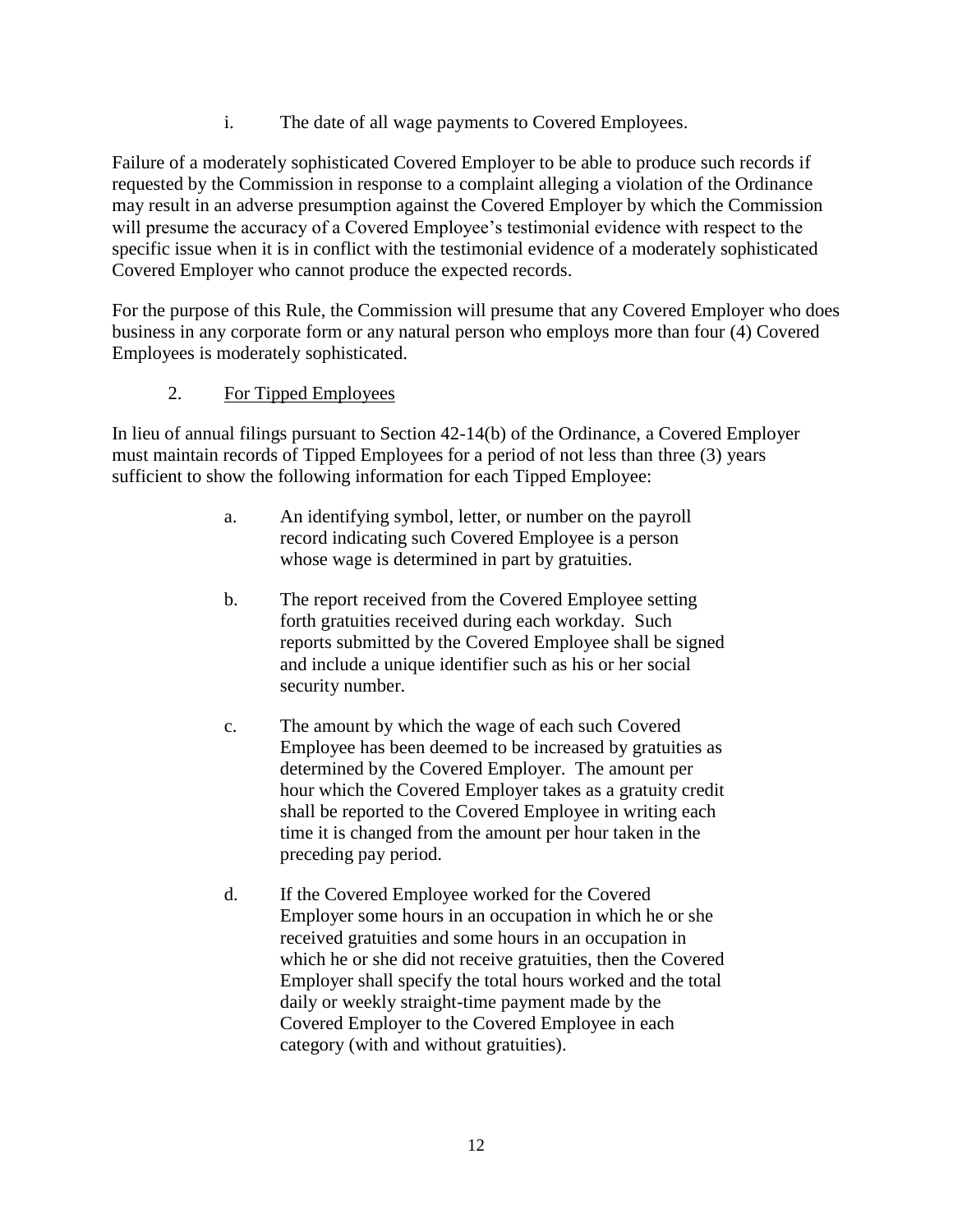#### **Rule 4.03 Notice & Posting**

- 1. Every Covered Employer shall post in a conspicuous place at each Business Facility within the geographic boundaries of Cook County a notice advising Covered Employees of the current Cook County Minimum Wage and of their rights under the Ordinance; provided that (a) a Business Facility located within the geographic boundaries of a municipality that has lawfully preempted the Ordinance and (b) a residence that serves as the worksite for a Domestic Worker are exempt from this requirement.
- 2. Every Covered Employer shall provide, with a Covered Employee's first paycheck after the effective date of the Ordinance, and at least once per calendar year thereafter, a notice advising such employee of the current Cook County Minimum Wage and of Covered Employees' rights under the Ordinance.
- 3. Covered Employers can satisfy these notice and posting obligations by providing any notice that states the current Cook County Minimum Wage and explains employees' rights under the Ordinance, including where to file a complaint for violation of the Ordinance and the prohibition against retaliation. The Director shall prepare sample notices and will make them available online at https://www.cookcountyil.gov/service/minimum-wageordinance, but Covered Employers are not required to use such samples as long as their notices convey all required information.

#### **Rule 4.04 Retaliation Prohibited**

A Covered Employer cannot subject a Covered Employee to adverse treatment because the Covered Employee exercises or has exercised his or her rights under the Ordinance or is or has engaged in conduct that is protected by the Ordinance. A Covered Employee's rights under the Ordinance include, but are not limited to, payment of the appropriate wage under Rule 2.02 or Rule 2.03 for work performed for a Covered Employer in Cook County.

Conduct protected by the Ordinance includes, but is not limited to, disclosing, reporting, or testifying about a violation of the Ordinance to the Covered Employer, the Commission or a court of competent jurisdiction. Adverse treatment is any conduct by, or at the direction of, the Covered Employer that is reasonably likely to deter a Covered Employee from exercising his or her rights under the Ordinance or in engaging in conduct that is protected by the Ordinance. Such conduct includes, but is not limited to, unjustifiable termination, unjustifiable negative evaluations, punitive schedule changes, punitive decreases in the desirability of work assignments, and other acts of harassment.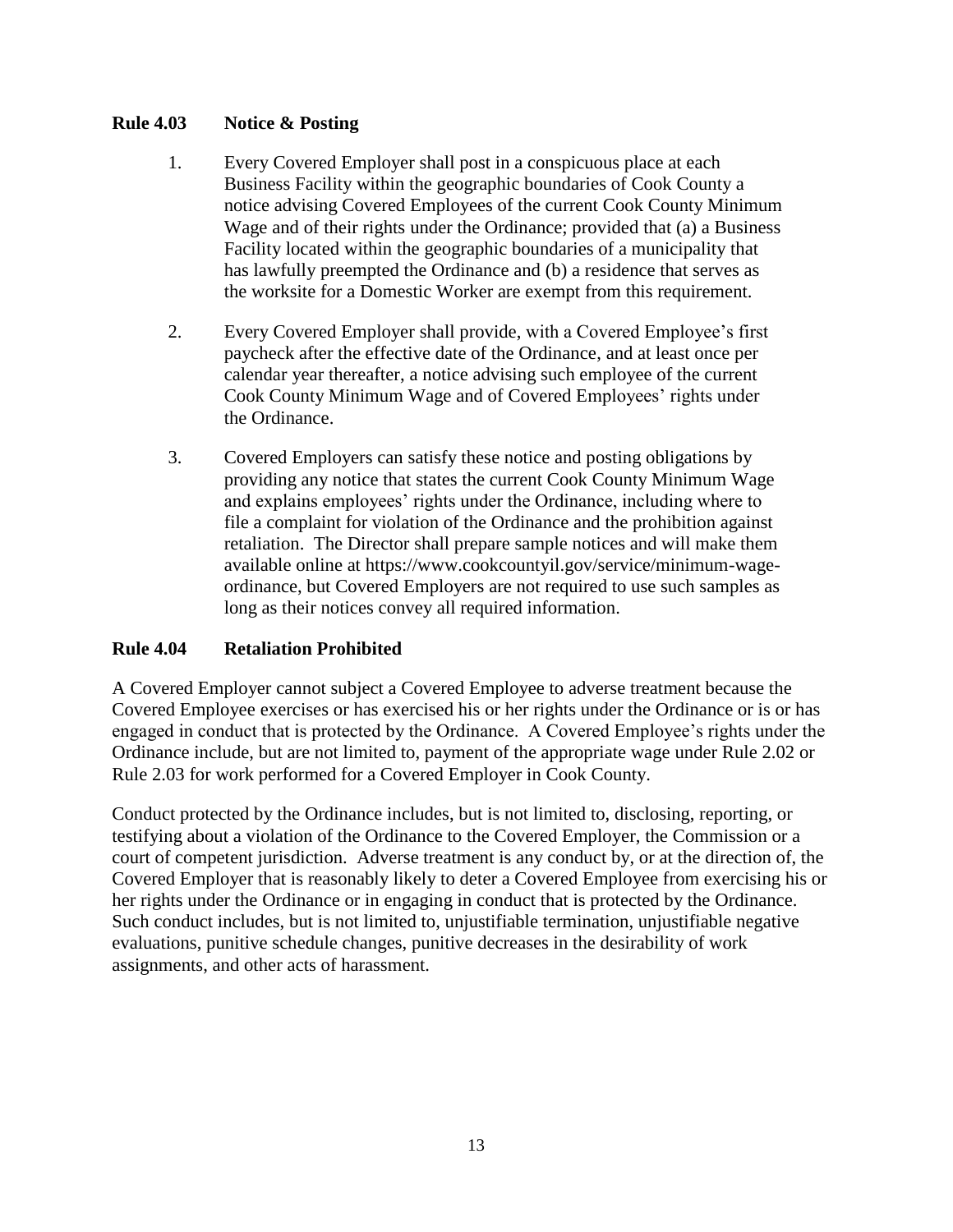#### **SECTION 5. ENFORCEMENT**

## **Rule 5.01 Application of the Ordinance**

All functions and powers of the Commission and the Director under the Ordinance shall be exercised in cooperation with the functions and powers of the U.S. Commission of Labor under the Fair Labor Standards Act, the Illinois Commission of Labor under the Illinois Minimum Wage Law and the enforcement agency of any municipality within the geographic boundaries of Cook County that has enacted a minimum wage ordinance.

With respect to enforcement of the Ordinance, the Commission will defer to the jurisdiction of any municipality that is within the geographic boundaries of Cook County, including but not limited to the City of Chicago, that has enacted a minimum wage law applicable to the Covered Employee at issue, which (a) provides a minimum wage that is the same as or higher than the Cook County Minimum Wage and (b) provides remedies against a Covered Employer that fails to pay such a wage.

In any municipality that is located within Cook County which requires payment of a minimum wage that is the same as or higher than the Cook County Minimum Wage, such municipality's minimum wage law shall apply within its geographic boundaries.

Compliance with the Ordinance does not relieve a Covered Employer from complying with any other ordinance or law promulgated by Cook County or any other government that requires payment of a higher wage, including but not limited to the Cook County Living Wage Ordinance.

#### **Rule 5.02 Time Limit for Filing Complaints**

A Covered Employee who seeks to file a complaint with the Commission alleging that a Covered Employer has failed to pay the wage required by Rule 2.02 or Rule 2.03 must file any such complaint within three (3) years of the first underpayment provided that, if there is evidence that the Covered Employer concealed the underpayment, then any complaint must be filed with the Commission within three (3) years of when the Covered Employee discovered, or reasonably should have discovered, the underpayment. A Covered Employee alleging any other violation of the Ordinance must file any such complaint with the Commission within three (3) years of the alleged violation. Where such a violation is continuing, the claim must be brought within three (3) years of the last occurrence of the alleged violation.

Once a Covered Employee has filed a complaint within the time allowed by this Rule, the Commission's investigation of that complaint is not necessarily limited to the same time period, though as a matter of practice, the Commission will not focus its investigation on alleged violations of the Ordinance that are more than three (3) years old.

That a claim may be too old to file at the Commission does not affect any right that the Covered Employee may have to bring the claim in a court of competent jurisdiction pursuant to Section 42-23 of the Ordinance.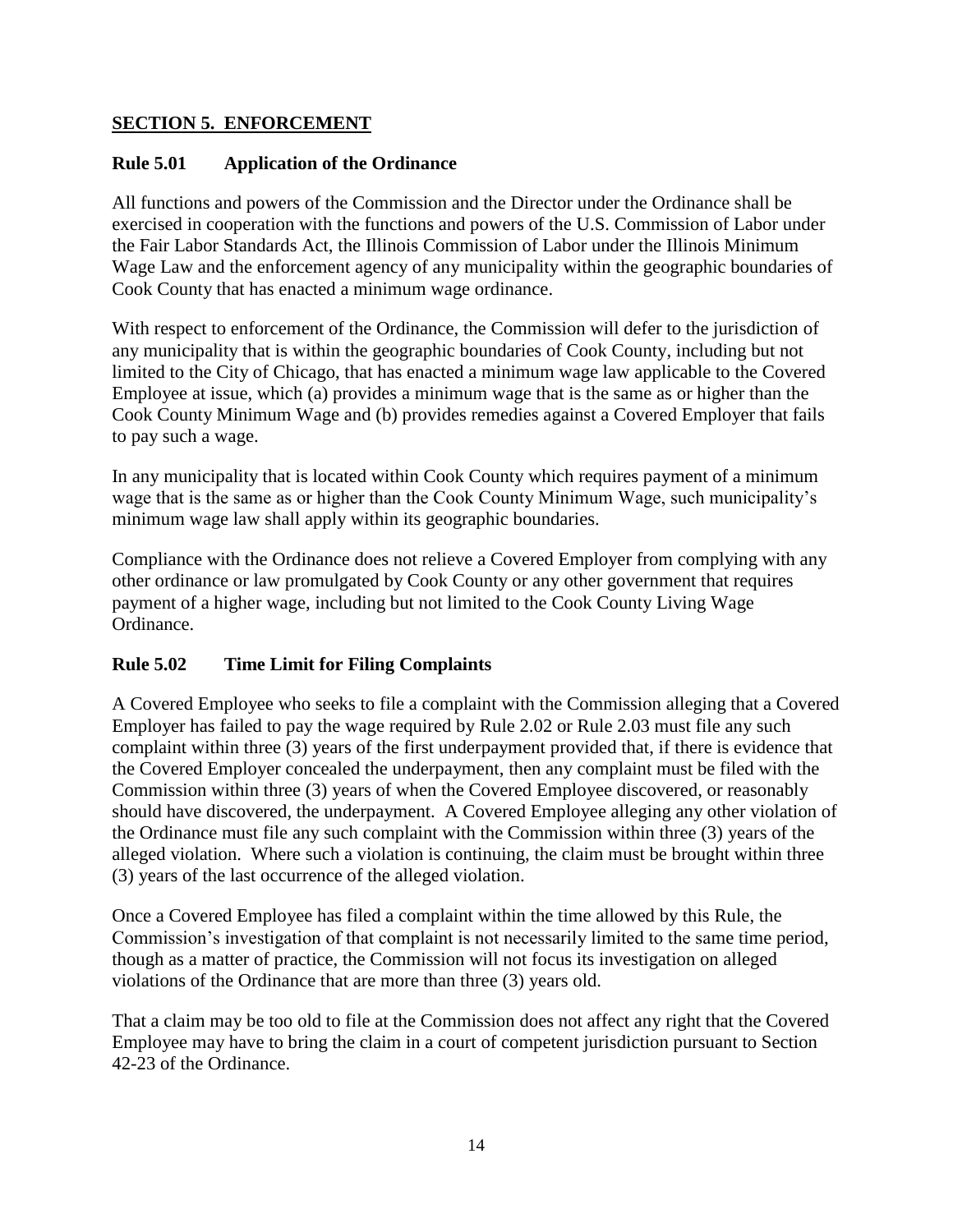#### **Rule 5.03 Initiating Enforcement at the Commission**

#### 1. Case Initiation

A Covered Employee who believes that his or her Covered Employer has committed any violation of the Ordinance may file a complaint with the Commission. Such a complaint must be in writing and verified by the complaining Covered Employee in addition to being timely pursuant to Rule 5.02.

Further, the complaint must include:

- a. The name of the Covered Employee and his or her contact information;
- b. The name of the Covered Employer that has allegedly violated the Ordinance and its contact information;
- c. A statement of facts alleged to establish that the complaining employee and his or her employer are covered by the Ordinance, including, but not limited to, (i) the address of the Covered Employer's Business Facility located in Cook County or an allegation that the Covered Employer has or should have a Cook County license; (ii) the names or a description of three (3) other employees of the Covered Employer, unless complainant is a Domestic Worker; (iii) the date(s) and place(s) where the complainant performed a minimum of two (2) hours of work for a Covered Employer while physically present within the geographic boundaries of Cook County, and a brief description of that work; and
- d. A statement of the facts alleged to constitute the violation of the Ordinance, including, but not limited to (i) the date(s) and amount(s) of any alleged underpayment for work within the geographic boundaries of Cook County; (ii) the date(s) and place(s) of any alleged failure to notify; and (iii) the date(s), place(s) and witness(es) to any alleged retaliation.

The Commission will provide a form that a Covered Employee can use for this purpose on its website. A complaining Covered Employee can be represented by counsel at this or any stage of the Commission process, but is not required to retain an attorney for this purpose.

#### 2. Review of Complaint

Once filed with the Commission, (i) if the complaint is not timely, (ii) if the Commission lacks jurisdiction over the complaint, or (iii) if the complaint does not state facts that, if true, would constitute a violation of the Ordinance, the Commission will not serve the complaint. The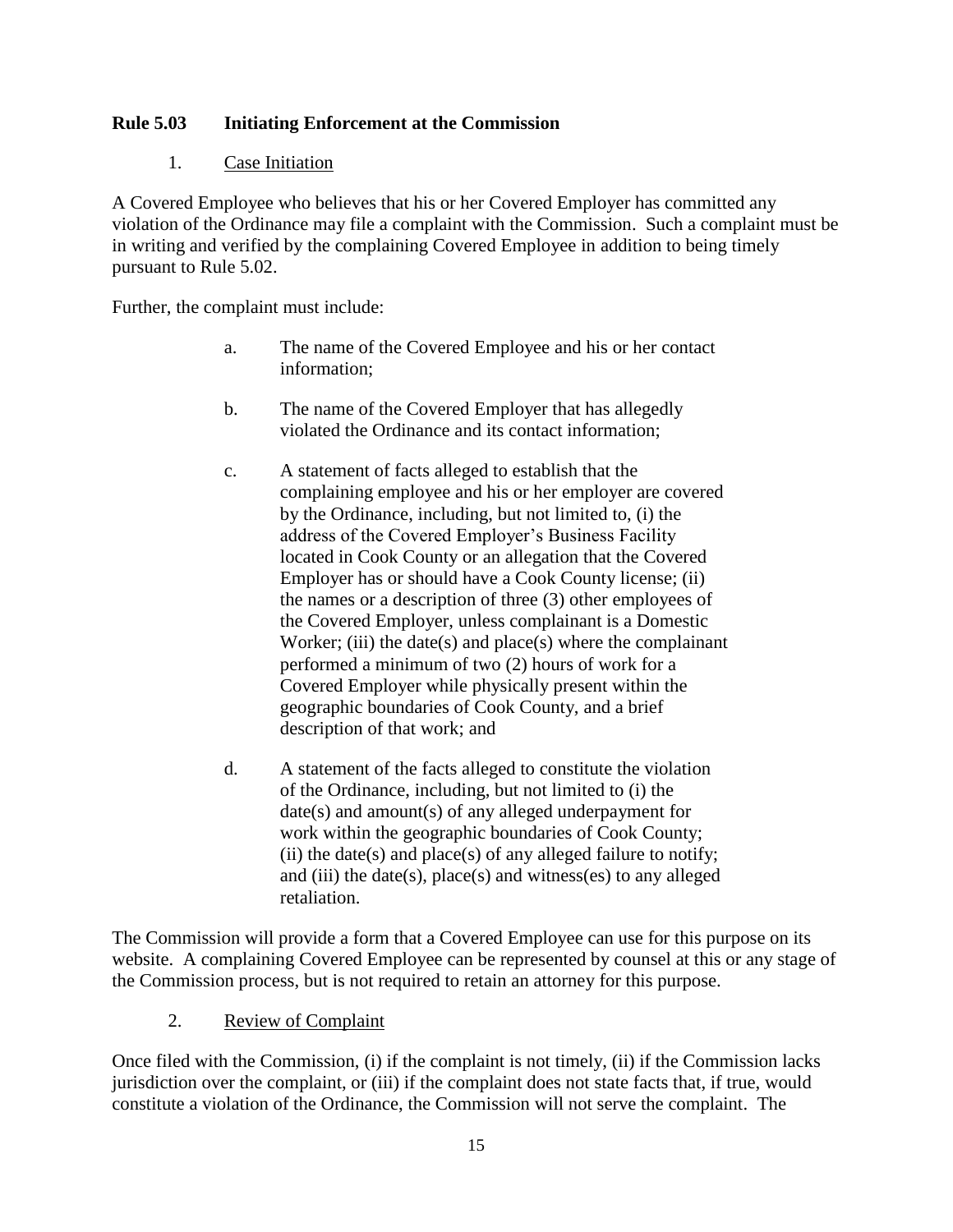Commission will issue an abeyance letter to the complaining employee and take no further action with respect to the employee's claim.

The Commission may also decline to serve a complaint from an employee who has previously filed multiple complaints with the Commission that subsequently were determined to be nonmeritorious if (i) the Commission previously determined that the employee had filed the nonmeritorious complaint for an improper purpose or (ii) the Commission has some articulable evidence that the current complaint is also being filed for an improper purpose. The Commission will explain this determination in an abeyance letter issued to the complaining employee.

In any instance, the Commission's decision to decline an employee's request to initiate a case for enforcement of the Ordinance does not in any way prejudice any right that employee may have to pursue enforcement of the Ordinance outside of the Commission in a court of competent jurisdiction pursuant to Section 42-23 of the Ordinance.

If the complaint is acceptable to the Commission, the Commission will either serve the complaint on the Covered Employer named in the complaint or serve, as a substitute, a Commission Complaint as described in Rule 5.03(3).

## 3. Commission Complaint

In its discretion, in lieu of serving a complaint as filed, the Commission may serve instead on the Covered Employer named in the complaint, a complaint that is written in the Commission's name. Such a complaint does not have to disclose the name of the complaining Covered Employee and may allege violations of the Ordinance that are broader than those involving the complaining Covered Employee.

The Commission will consider the totality of the circumstances, but at least two circumstances will favor this approach: (a) multiple Covered Employees of the same Covered Employer have filed, or attempted to file, complaints with the Commission alleging substantially similar violations of the Ordinance by the Covered Employer or (b) there is a reasonable probability, based on the nature of the allegations and any evidence provided by the complaining Covered Employee, that the Covered Employer has also violated the Ordinance with respect to other Covered Employees who have not yet filed a complaint with the Commission, but could conceivably do so.

## **Rule 5.04 Commission Investigations of Alleged Ordinance Violations**

#### 1. Response

Once served with a complaint, whether in the name of a complaining Covered Employee or in the name of the Commission, the Covered Employer has thirty (30) days to file with the Commission a written and verified answer to the complaint that admits or denies each allegation and sets out any additional facts that, if true, would establish that the Covered Employer has complied with the Ordinance, the Ordinance does not apply, the Commission lacks jurisdiction over the claim, or any other reason in support of dismissal of the complaint.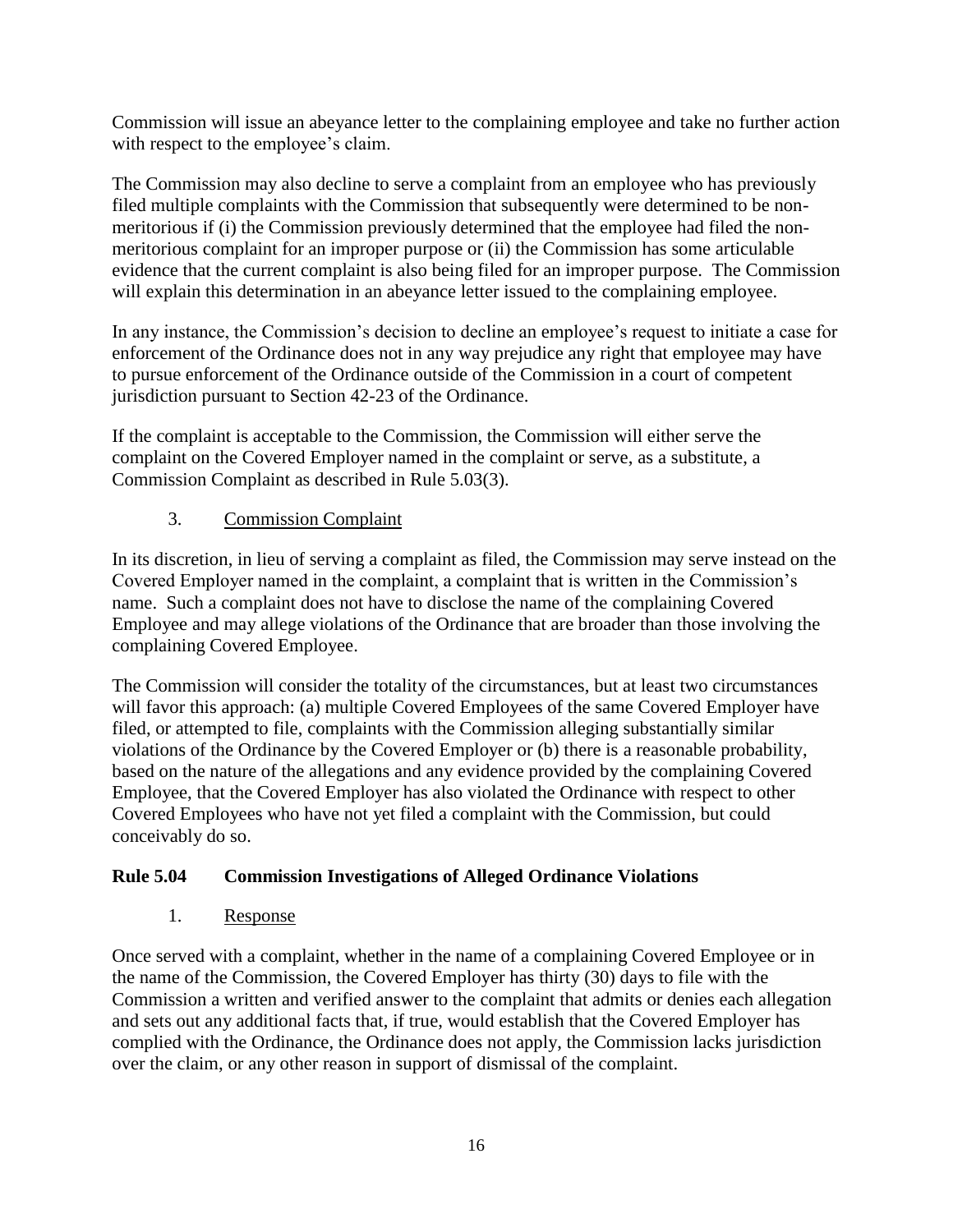The Covered Employer can request an extension of time to respond to a complaint but must do so in writing before the expiration of the time to answer. Absent extraordinary circumstances, the Commission will only grant one extension. The failure to promptly retain counsel is not an extraordinary circumstance.

Where the Commission deems the Covered Employer's response to be sufficient to demonstrate that the complaint lacks merit, the Commission will dismiss the complaint. The Commission's decision to dismiss at this stage does not in any way prejudice any right that a Covered Employee may have to pursue enforcement of the Ordinance outside of the Commission in a court of competent jurisdiction pursuant to Section 42-23 of the Ordinance.

Where the Commission deems the Covered Employer's response to be insufficient to demonstrate that the complaint lacks merit, the Commission will proceed with discovery.

Failure to submit a response within the time allotted will constitute an admission by the Covered Employer to the Commission of each allegation in the complaint. The Commission will render an order pursuant to Rule 5.05 on the basis of such admissions, as appropriate.

## 2. Discovery

The Commission will direct all discovery related to its determination of whether a violation of the Ordinance has occurred. The complaining Covered Employee and the Covered Employer can suggest discovery to the Commission that would facilitate the determination of whether or not a violation of the Ordinance has occurred, but the Commission will make the final determination of what information and testimony to obtain with the goal of conducting an accurate and expeditious investigation at the lowest reasonable cost to all parties and witnesses.

In conducting discovery of the parties, the Commission may conduct interviews or submit document requests and questionnaires calling for written responses. In conducting discovery of non-parties or as otherwise necessary, the Commission may issue a subpoena pursuant to Rule 5.03(4).

To the extent that the Commission is confronted with conflicting testimonial evidence on an issue that is material to its determination of whether a violation of the Ordinance has occurred, the Commission may order an Evidentiary Conference pursuant to Rule 5.03(3).

All discovery requested by the Commission must be provided within the time provided to respond in the Commission's request. The Commission will presume that any evidence it requests but that has not been produced or that has not been produced within the time requested does not exist, and it will resolve the related question of fact or law on the basis of the absence of evidence and/or the presence of other evidence obtained from other sources. Further, if a party fails to produce information requested by the Commission within the time requested, the party will be barred from presenting that evidence in any later setting related to enforcement of the Ordinance.

Parties who may be producing confidential, proprietary or personal information to the Commission should identify that material as such and may request appropriate protections for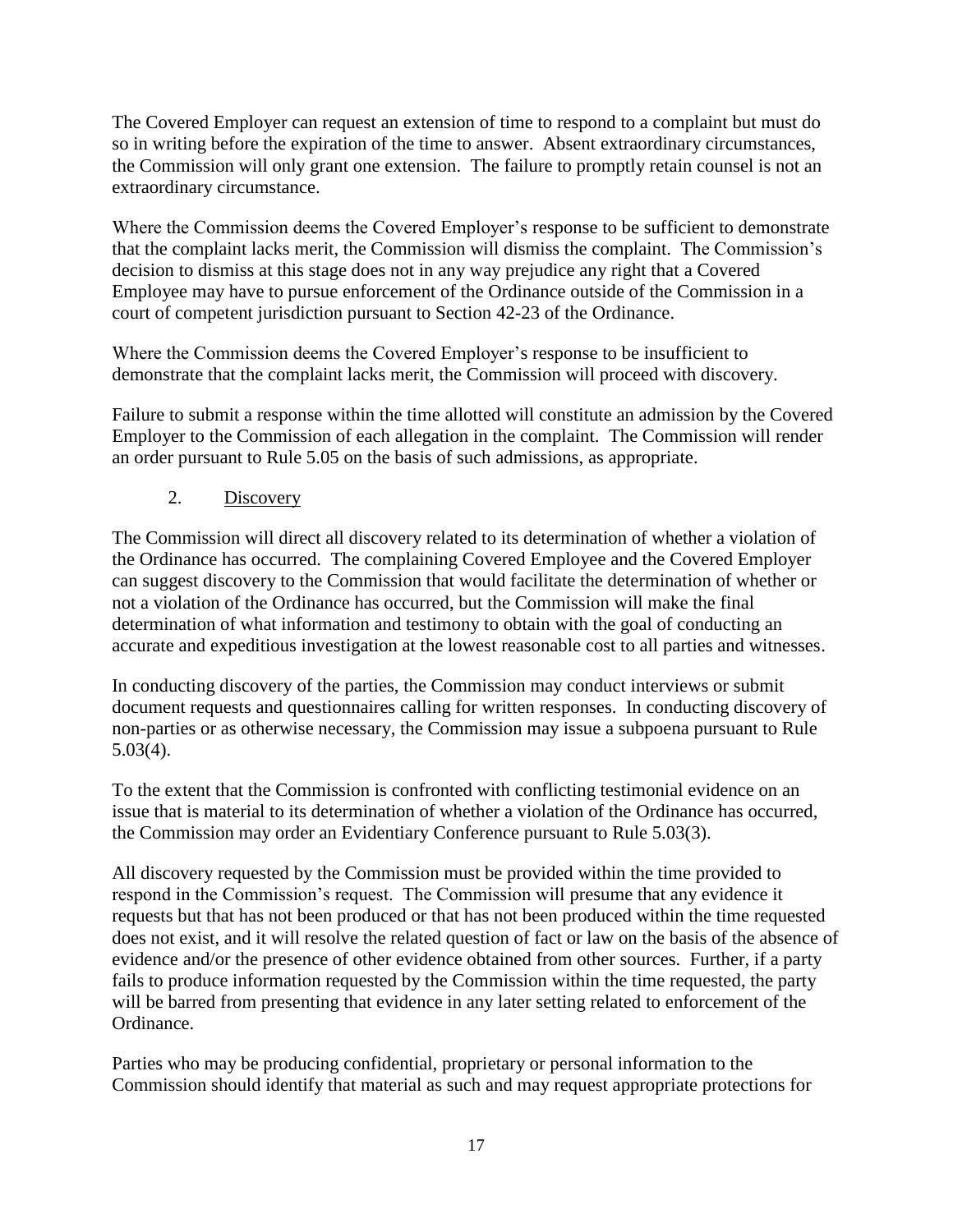that information, including that any documents that are not included or referenced in the Commission's final order be returned to the producing party at the close of the investigation.

## 3. Evidentiary Conference

The Commission may order an Evidentiary Conference to resolve simple factual disputes arising from conflicting testimonial evidence by parties and/or witnesses that is potentially determinative as to whether there is evidence of a violation of the Ordinance. The Commission may order the parties and/or witnesses to provide in-person, sworn testimony on the disputed fact before an administrative law judge, who will make a determination as to the credibility of any testifying party or witness with respect to the disputed fact. An order of an Evidentiary Conference will provide the parties with notice of the disputed issue of fact and the identity of the testifying parties and/or witnesses. Additional witnesses may be added by the parties as provided in subsection (a).

- a. At an Evidentiary Conference, the testifying parties and/or witnesses will be examined by the administrative law judge. The parties to the case, or their attorneys or representatives of record, will then have the opportunity to examine and cross-examine any party or witness testifying at an Evidentiary Conference. The parties to the case, or their attorneys or representatives of record, may also present any additional witnesses or documentary evidence to the administrative law judge that the parties believe will assist the administrative law judge in resolving the disputed issue of fact. A party must provide advance notice of any such additional evidence to the Commission and the other party at least five (5) business days before the Evidentiary Conference. The Evidentiary Conference is limited to hearing evidence relevant to resolving the dispute of fact identified in the order of an Evidentiary Conference.
- b. Within twenty-one (21) days of the Evidentiary Conference, the administrative law judge will present in writing any findings of fact, including any determinations of testimonial credibility, to the Commission. The administrative law judge's findings shall be considered an additional piece of evidence in the Commission's investigation into the merits of the complaint.
- 4. Subpoenas

The Commission may issue a subpoena for the appearance of witnesses or the production of evidence on its own initiative at any time. If a person does not comply with a subpoena on the date set for compliance whether because of refusal, neglect, or a change in the compliance date (such as due to continuation of an Administrative Hearing) or for any other reason, the subpoena shall continue in effect for up to one year, and a new subpoena need not be issued.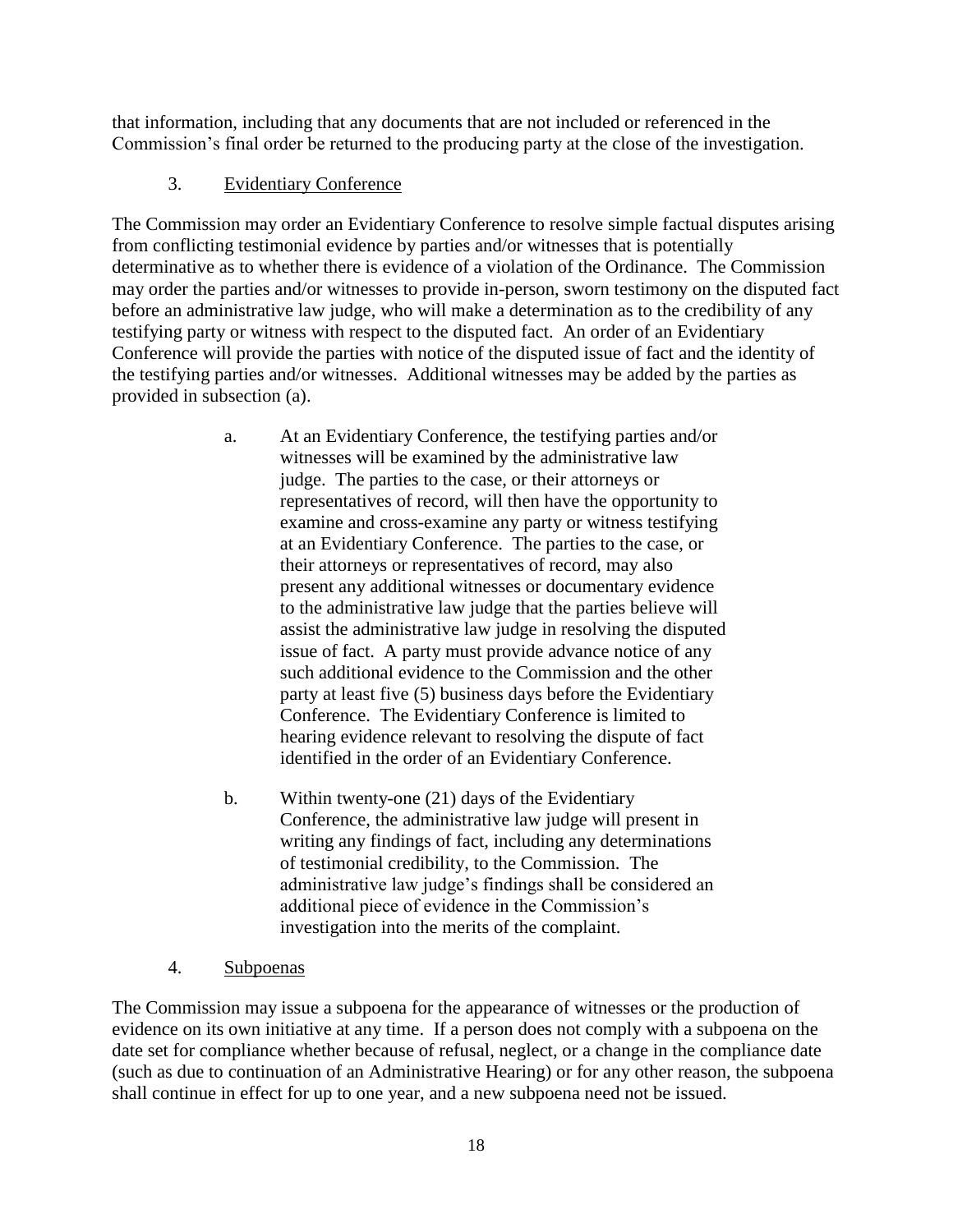When issuing a subpoena the Commission shall pay witness fees of \$20.00 per day and mileage fees of \$0.20 per mile to the person subpoenaed.

The person to whom the subpoena is directed may object to the subpoena in whole or in part. The objection may be made to the Commission or to the administrative law judge (if one has been assigned) no later than five (5) business days prior to the time for appearance or production required by the subpoena. The objection shall be in writing, filed with the Commission, served on all parties and on the administrative law judge (if any assigned), and shall specify the grounds for objection. The party opposing the objection may file a written response to the objection specifying the need for certain witnesses or documentation no later than two (2) business days prior to the time for appearance or production required by the subpoena. The Commission or, if assigned, the administrative law judge, shall consider the objection and render a decision on the objection.

Failure to comply with a subpoena issued by the Commission shall constitute a separate violation of the Ordinance. Every day that a person fails to comply with said subpoena shall constitute a separate and distinct violation. The Commission may seek judicial enforcement of its subpoenas.

## **Rule 5.05 Commission Findings**

If the Commission finds that the parties' pleadings and the evidence that the Commission obtained through discovery is insufficient to establish that the Covered Employer violated the Ordinance, the Commission will render a Finding of No Violation and serve it on the parties. A Finding of No Violation is on the merits and may prejudice any right that the complaining Covered Employee may have to pursue enforcement of the Ordinance outside of the Commission in a court of competent jurisdiction pursuant to Section 42-23 of the Ordinance. A Finding of No Violation is a final order of the Commission, subject to administrative review as described in Rule 5.07.

If the Commission finds on the basis of its investigation that a violation has occurred, the Commission will render a Finding of Violation. The Finding of Violation will order remedies and/or sanctions as described in Rule 5.10.

The Covered Employer has thirty (30) days from the date that the Commission renders its Finding of Violation to accept the Commission's finding or contest it pursuant to the procedures set out in Rule 5.06.

If the Covered Employer accepts the Finding of Violation, the Covered Employer must demonstrate compliance with any remedies ordered within thirty (30) days or such other time as may be provided by the Commission.

## **Rule 5.06 Administrative Hearing**

If the Covered Employer does not accept the Commission's Finding of Violation pursuant to Rule 5.05, the Commission will appoint an administrative law judge to make a final determination as to whether the Covered Employer violated the Ordinance and the remedies ordered by the Commission are appropriate. The Commission, or its designee, will present the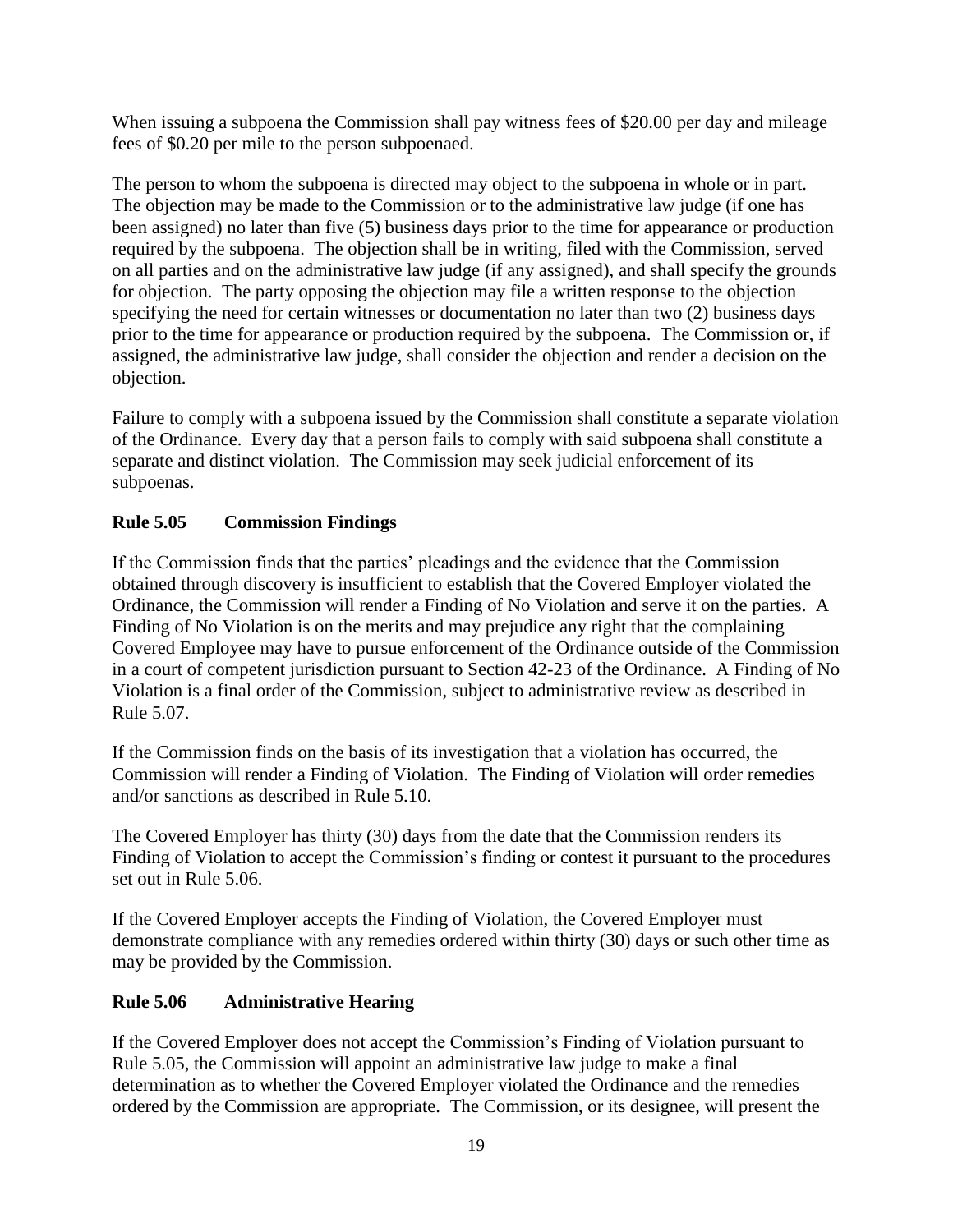evidence it obtained that supports its Finding of Violation. The Covered Employer can crossexamine this evidence and/or produce additional relevant evidence (that it is not otherwise prohibited by Rule 5.04(2) from producing). Neither the Commission nor the Covered Employer will be entitled to any additional discovery at this stage, though the Commission can use its subpoena power as described in Rule 5.04(4) to arrange for the presence of any necessary witnesses whose live testimony is requested by the administrative law judge or the Covered Employer. In the case of a witness subpoenaed at the request of the Covered Employer, the Covered Employer must effect service of the subpoena and pay the associated witness and mileage fees.

The administrative law judge will promptly issue a written opinion affirming or setting aside all or any portion of the Finding of Violation, including any proposed remedies and/or sanctions. The administrative law judge's decision will be the final decision of the Commission.

## **Rule 5.07 Administrative Review**

The Commission will not entertain motions for reconsideration of Findings of Violation or Findings of No Violation. A party contesting the Commission's Finding of Violation or Finding of No Violation may, however, seek administrative review of the Commission's decision by filing a petition for *writ of certiorari* in the Circuit Court of Cook County within thirty (30) days of a Finding of No Violation as described in Rule 5.05 or within thirty (30) days of a Finding of Violation as described in Rule 5.06.

## **Rule 5.08 Service**

For the purpose of any of these Rules that require service, a complaining Covered Employee shall be served by mail or in person at the address he or she provides on the complaint, provided that, if a complaining Covered Employee subsequently provides any other address, including the address of counsel, in writing to all parties and the Commission, then all future service upon the complaining Covered Employee shall be at that address.

A Covered Employer shall be served by mail or in person at its principal place of business or the Business Facility in Cook County where all or some of the alleged Ordinance violations occurred, provided that, if a Covered Employer subsequently provides any other address, including the address of counsel, in writing to all parties and the Commission, then all future service upon the Covered Employer shall be at that address.

The Commission shall be served at its 69 West Washington office by mail or in person Monday through Friday, excluding County holidays, between 9:00 a.m. and 4:00 p.m.

After the initial pleadings, service by electronic means to an email address provided by a party or the Commission can be made in lieu of mail or in person delivery to any party or the Commission with the prior written consent of that party or the Commission, as applicable.

Electronic service is presumed to be effective on the date on which it is sent. In-person service is presumed to be effective on the date on which it is made. Service by U.S. mail is presumed to be effective three (3) business days after it is deposited in the mail with postage pre-paid.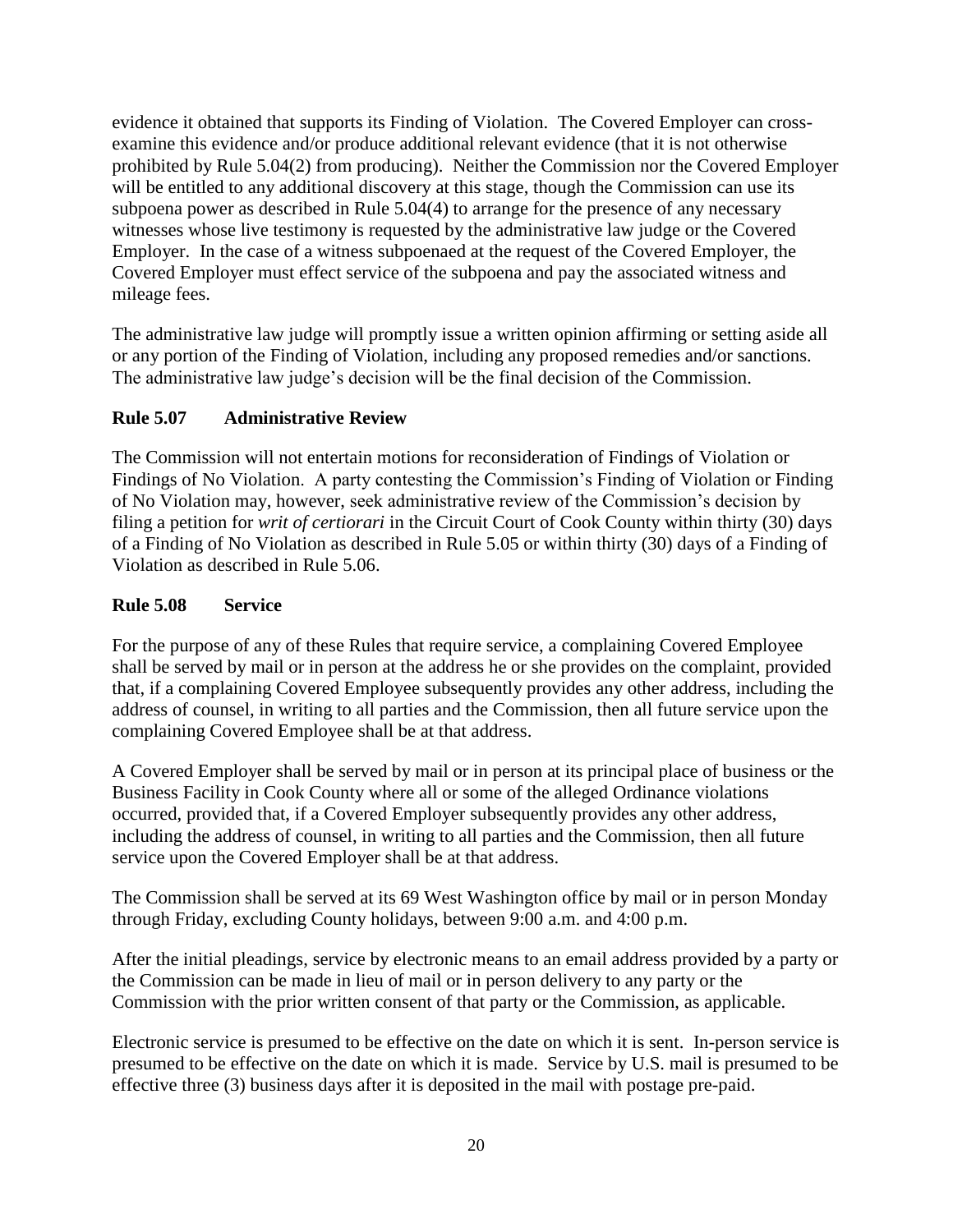## **Rule 5.09 Evidence of Compliance**

For any administrative enforcement proceeding between July 1, 2017 and June 30, 2018, if a Covered Employer that is the respondent in a complaint for violation of this Ordinance provides the Commission with competent evidence that it is in, or has come back into, full compliance with the Ordinance, then the Commission will terminate any investigation pursuant to Rule 5.04, will not proceed to rendering an order pursuant to Rule 5.05, and will dismiss the complaint with prejudice. The Commission considers full compliance to include the payment of any back wages that would have been due to any Covered Employee had the case proceeded.

The Commission will revisit this Rule on or before July 1, 2018 to determine whether it has furthered the Commission's goal of encouraging Covered Employers who may be out of compliance with the Ordinance to come quickly into compliance. If so, this Rule may be extended.

#### **Rule 5.10 Remedies**

When the Commission determines that a Covered Employer has violated the Ordinance, the Commission may (1) fine the Covered Employer; (2) order the Covered Employer to pay back wages to Covered Employees; (3) disqualify the Covered Employer from various County benefits; and/or (4) order other appropriate injunctive relief.

1. Fines

The Commission will impose fines payable to Cook County for any violation of the Ordinance. The amount of such fine will be at least \$500 per violation per Covered Employee affected per day, but will not exceed \$1,000 per violation per Covered Employee affected per day. In exercising its discretion within this range, the Commission will take into account the extent of the violation, the culpability of the Covered Employer, and whether the Covered Employer promptly and thoroughly cooperated during the course of the Commission's investigation into the complaint that led to the Finding of Violation.

2. Back Wages

The Commission may order a Covered Employer that has violated the Ordinance to pay to the affected Covered Employees the amount of back wages that resulted from noncompliance with the Ordinance. In exercising its discretion, the Commission will take into account whether the Covered Employer is currently meeting its obligations under the Ordinance and the amount and duration of any underpayment to affected Covered Employees.

If the Commission exercises the option pursuant to Rule 5.03(3) to proceed on behalf of the complaining Covered Employee, back wages will be based on all Covered Employees employed by the Covered Employer during the relevant time period. The Commission will award the complaining Covered Employee his or her back wages. The Commission will collect any back wages due to non-complaining Covered Employees to create a fund, administered by the Commission or its designee, to award back pay to non-complaining Covered Employees employed by the Covered Employer.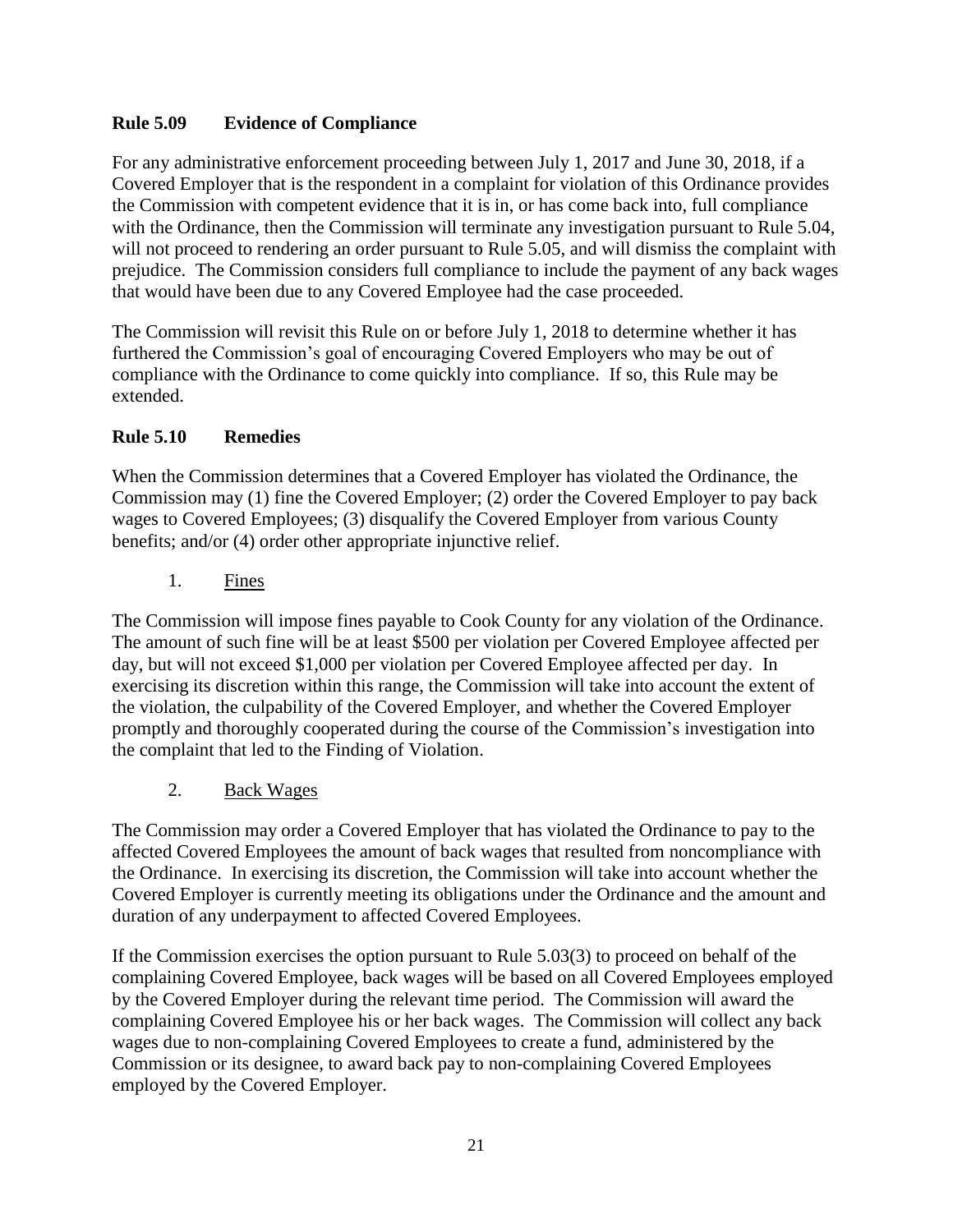If the Commission does not proceed on behalf of the complaining Covered Employee, the amount of back wages awarded will be based only on back wages due to the complaining Covered Employee. Back wages due to non-complaining Covered Employees will not be considered.

## 3. Disqualifications

A Covered Employer who admits to violating the Ordinance or is adjudicated liable of a violation of the Ordinance by an administrative law judge shall be ineligible to enter into a contract with Cook County for a period of five (5) years from the date of the admission or administrative finding. Any failure to comply with the Ordinance also may result in suspension or revocation of a Covered Employer's Cook County general business license, if any. Failure to comply with the Ordinance may also adversely impact any property tax incentive a Covered Employer receives or seeks from Cook County.

The Commission will forward any Finding of Violation rendered pursuant to Rule 5.06 to the appropriate County officer for further appropriate action.

## 4. Injunctive Relief

The Commission may impose appropriate post-judgment injunctive relief. Such relief may include, for example, an order to cease and desist violating the Ordinance going forward or to reinstate a Covered Employee who was discharged in retaliation for exercising rights protected by the Ordinance.

The Commission may require the Covered Employer to submit to monitoring of future compliance with the Ordinance by the Commission or its designee. Monitoring may include additional recordkeeping obligations.

## **Rule 5.11 Private Right of Action**

To the extent that a Covered Employee wishes to pursue a claim for failure to pay the appropriate wage under Rule 2.02 or Rule 2.03 for work performed for a Covered Employer in Cook County in a court of competent jurisdiction pursuant to Section 42-23 of the Ordinance, the Commission will not require that the Covered Employee first bring such a claim to the Commission. A Covered Employee requires no authorization from the Commission to pursue such a claim in a court of competent jurisdiction and the Commission will not purport to grant such authorization.

If, however, a Covered Employee first brings such a claim to the Commission and, while it is pending, files a substantially similar claim pursuant to Section 42-23 of the Ordinance in a court of competent jurisdiction, the Commission will dismiss its pending matter so as to avoid the risk of rendering inconsistent determinations. Similarly, the Commission will not entertain a claim to vindicate a right under the Ordinance that is substantially similar to a claim that was previously filed in a court of competent jurisdiction.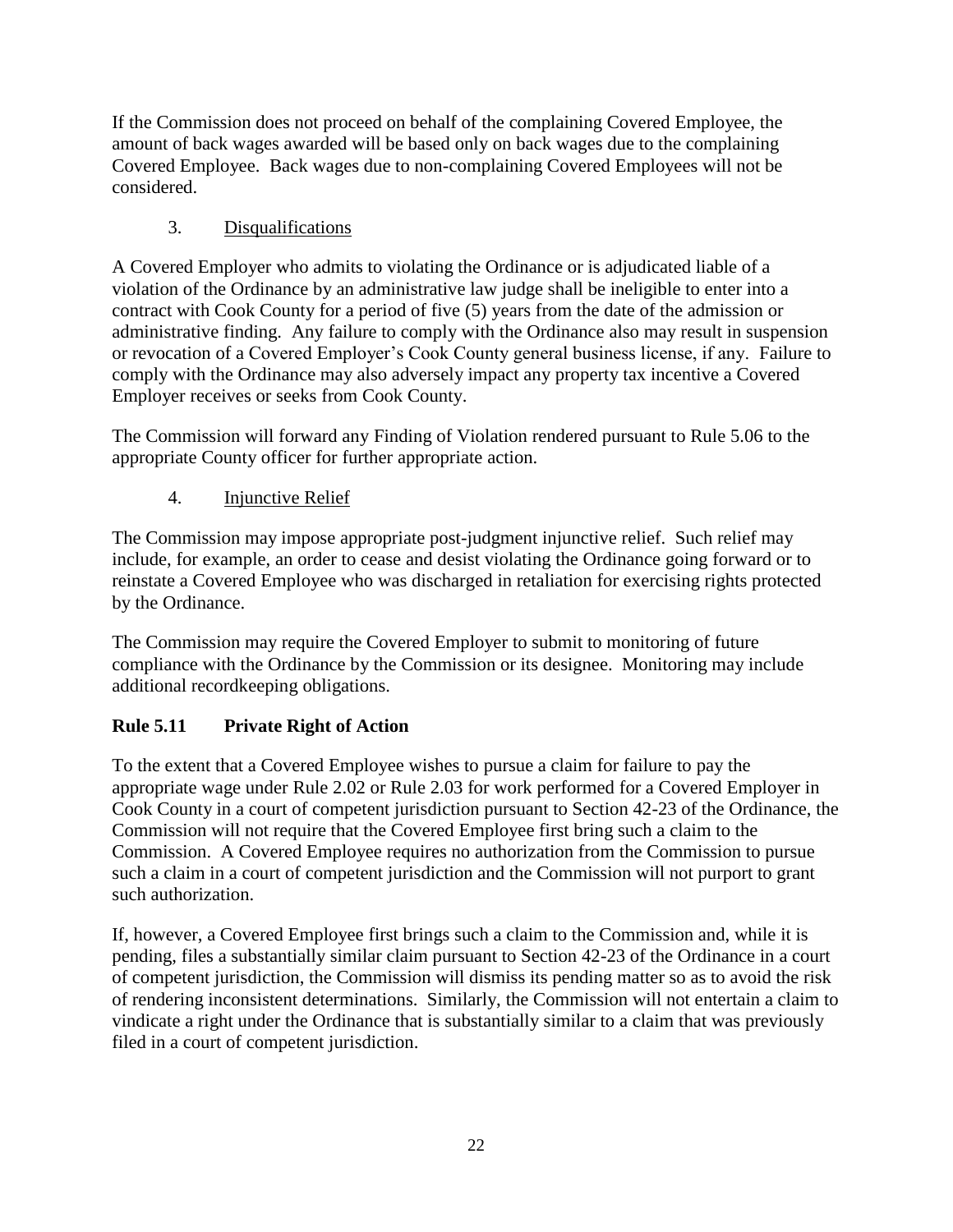## **SECTION 6. MISCELLANEOUS**

#### **Rule 6.01 Construction of Rules**

These Rules shall be liberally construed to accomplish the purposes of the Ordinance.

#### **Rule 6.02 Effect of Rules**

These Rules shall constitute the policy and practice of the Commission and shall govern activities of the Commission.

## **Rule 6.03 Amendment of Rules**

Changes in these Rules may be made by a vote of a majority of the full membership of the Commissioners at a regular or special meeting of the Commissioners.

## **Rule 6.04 Availability of Rules**

The Rules of the Commission shall be available to the public, and copies may be obtained on the Commission's website: https://www.cookcountyil.gov/agency/commission-human-rights-0.

## **Rule 6.05 Petition for Rulemaking**

Any person may request that the Commission promulgate, amend or repeal a rule by submitting a written petition to the Chairperson. The petition, which shall be in writing, shall set forth in particular the rulemaking action desired and should contain the person's arguments or reasons in support thereof. The Commission shall be notified of any petition filed in accordance herewith. Any rulemaking undertaken in response to such petition shall be conducted in accordance with Rule 6.03 herein.

## **Rule 6.06 Practice Where Rules Do Not Provide Clear Guidance**

If a matter arises in enforcing the Ordinance that is not specifically governed by these Rules, the Director shall, in the exercise of his or her discretion, specify the practice to be followed and as soon as practicable petition the Commission to adopt a clarifying rule pursuant to Section Rule 6.03 herein.

## **Rule 6.07 Delegation of Authority by Commissioners**

Except as to those matters specifically enumerated below, the Commissioners may delegate to the Commission Staff, as the Commissioners consider necessary, any matter properly before the Commission. Such delegation to the Commission Staff, where permissible, shall be presumed, subject to recall as to specific items at any time by a vote of the majority of Commissioners present at a meeting of the Commission. Any delegation of authority by the Commissioners to the Commission Staff shall be effectuated in accordance with both the Ordinance and these Rules adopted and approved by the Commissioners.

The following matters are reserved for consideration of and disposition by the Commissioners: